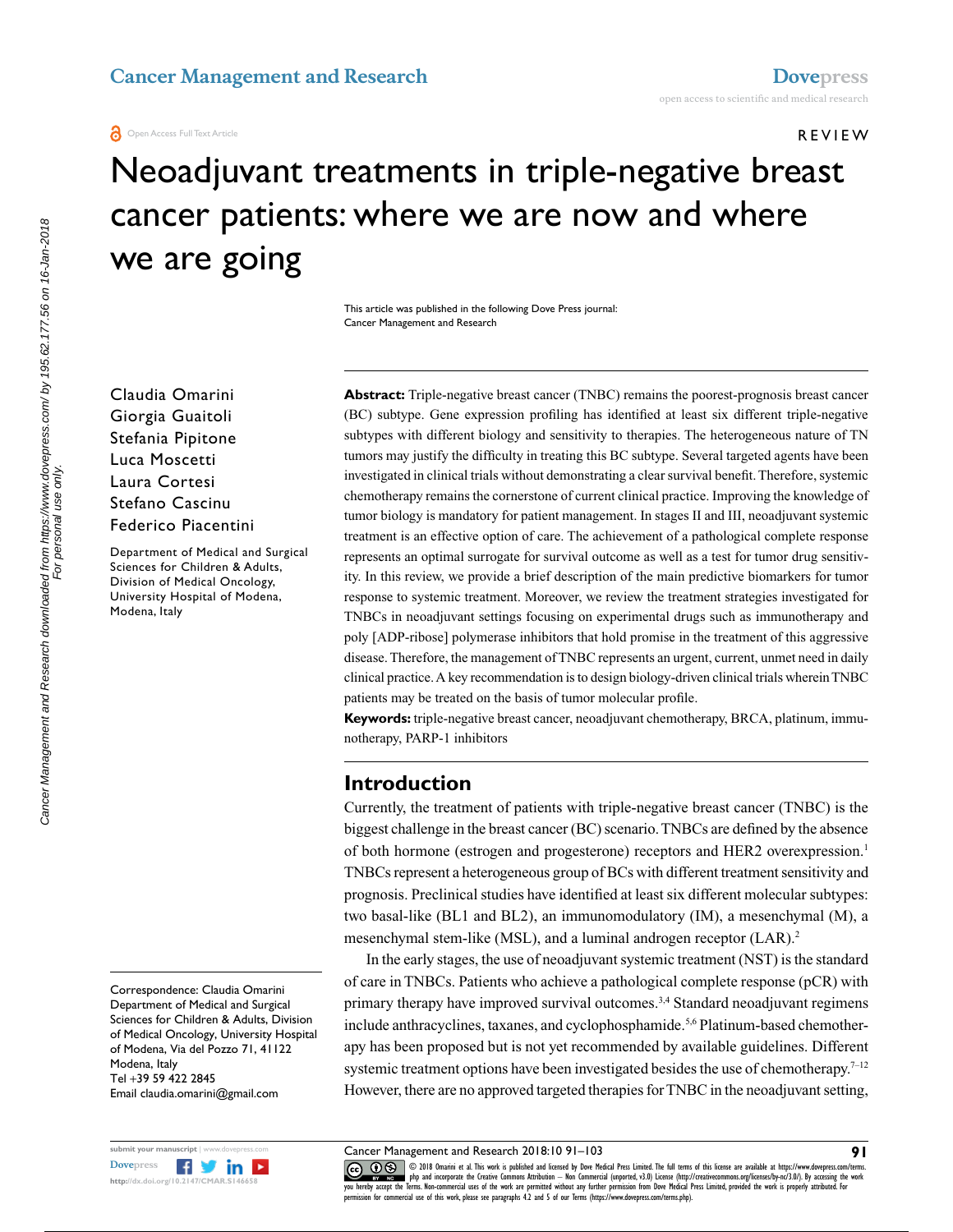although many different drugs have been studied and still others are currently being tested.

Clearly, there is a major need to better understand the characteristics and the clinical behavior of TNBCs with an aim to develop effective treatments for this BC subtype. The identification of molecular targets is essential for the design of clinical trials that investigate new treatment strategies. In this article, we review the literature on the use of NST in TNBCs. We focus on the molecular markers able to predict response/resistance to therapies. Moreover, we review the recent data on experimental drugs tested, and discuss findings concerning immunologic checkpoint inhibitors in this population. The main, ongoing clinical trials conducted in this field are reported as well.

# Predictive factors of response/resistance to neoadjuvant treatment

The known, investigated, predictive factors of response/resistance to NST in patients with TNBC are shown in Figure 1 and listed further.

#### Breast-related cancer antigen 1

TNBCs are likely to be breast-related cancer antigen 1 (*BRCA1*) mutation carriers or to have gene expression profiles similar to *BRCA1*-deficient tumors.<sup>13</sup> BRCA genes play an important role in DNA double-strand break repair, contributing to the maintenance of DNA stability.14 Approximately 20% of all TNBCs show loss or inactivation of BRCA genes, resulting in an inefficient repair mechanism.15,16 Besides a mutation in *BRCA1/BRCA2*, hypermethylation of both – the BRCA1 promoter and Fanconi anemia gene (*FANCF*) – result in a BRCA-like phenotype (also called the "BRCAness" tumors). The BRCA status is considered a predictive factor of response to chemotherapy and poly [ADPribose] polymerase (PARP) inhibitory agents. With regard to chemotherapy, tumor cell lines lacking functional *BRCA1* or *2* have increased sensitivity to DNA cross-linking agents such as platinum and to DNA-damaging chemotherapy agents such as anthracycline (Table 1).17 In two clinical studies conducted in TNBC patients treated with neoadjuvant single-agent cisplatin, pCR rates in *BRCA*-mutated women were 100% and 83%, respectively.15,18 Moreover, a significant difference in pCR rates has been found between *BRCA1*-mutated and *BRCA1*-wild-type women treated with anthracycline and taxane regimens (57.1% vs 29%;  $p < 0.001$ ).<sup>16</sup> On the other hand, preclinical evidence has shown a negative correlation between the *BRCA1* mutation and taxane sensitivity due to the loss of a pro-apoptotic pathway activated in response to taxane-induced DNA damage.19 Furthermore, the increased sensitivity to DNA double-strand break agents has been confirmed in BRCA-like tumors that have a homologous recombination deficiency (HRD) similar to BRCA-mutated



**Figure 1** Triple negative breast cancer (TNBC) molecular subtypes classified according to gene expression and the main involved pathways. Each of these subclasses show varying pathological complete response (pCR) rates following standard neoadjuvant chemotherapy. Promising therapies for every molecular subtype have been suggested.

For personal use only.

**92**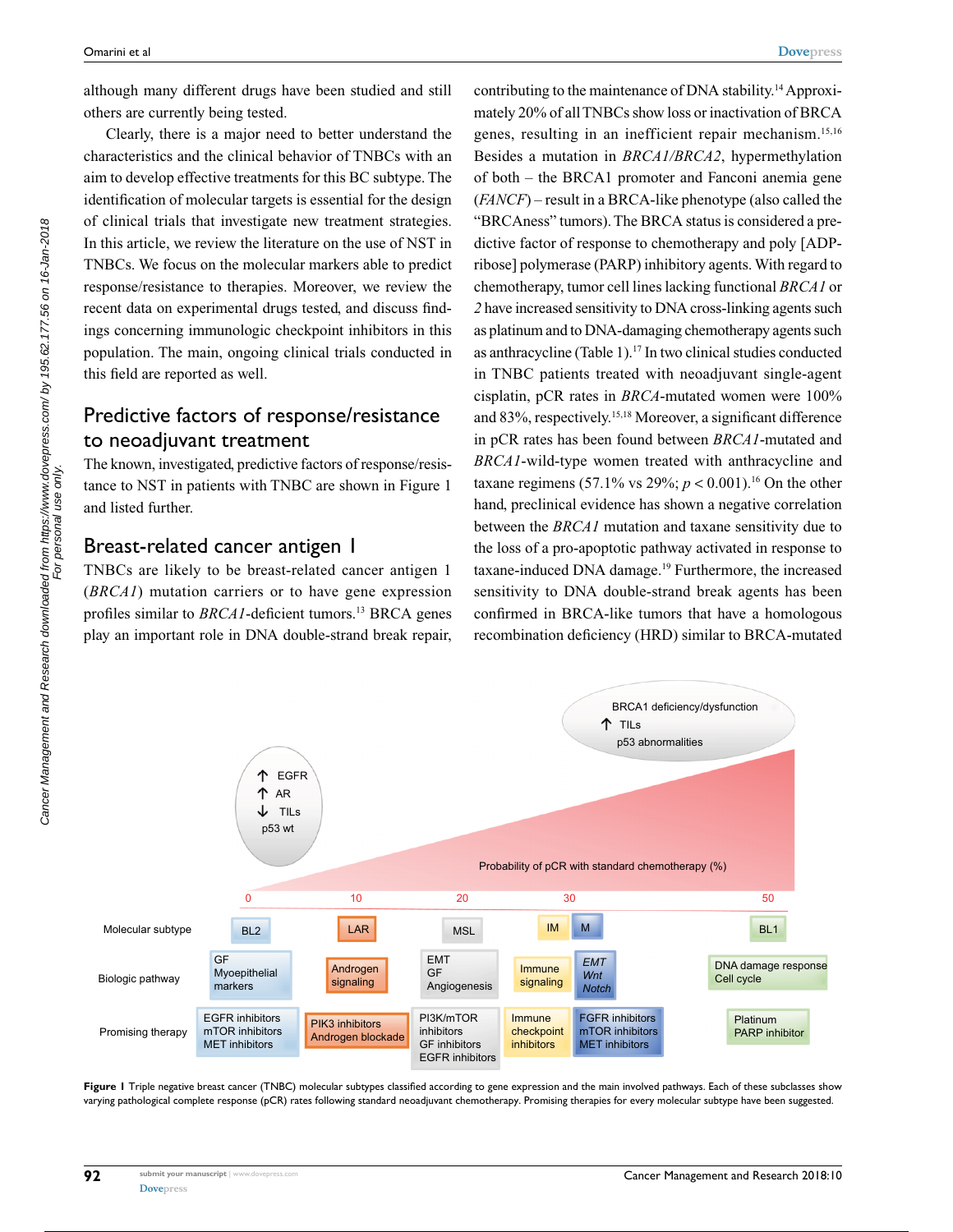| <b>Study</b>               | <b>Study design</b> | <b>TNBC</b> | <b>BRCA</b> mt | Treatment                                | pCR definition | <b>pCR BRCA</b> |  |
|----------------------------|---------------------|-------------|----------------|------------------------------------------|----------------|-----------------|--|
|                            |                     | n           | n              |                                          |                | $m t$ %         |  |
| Byrsky et al <sup>15</sup> | Phase II            | 107         | 82             | <b>Cisplatin</b>                         | ypT0/is ypN0   | 61              |  |
| Wang et al <sup>16</sup>   | Retrospective       | 956         | 68             | Anthracycline $+/-$ taxane/taxane        | ypT0/is ypN0   | 53.8            |  |
| Silver et al <sup>18</sup> | Phase II            | 28          |                | Cisplatin                                | ypT0/is ypN0   | 100             |  |
| Telli et al <sup>20</sup>  | Pooled analysis     | 93          | 19             | $Carboplation + genomication + iniparib$ | ypT0/is ypN0   | 47              |  |

**Table 1** pCR rate reported in published clinical trials in TNBC *BRCA*-mutated (BRCA mt) patients

**Abbreviations:** TNBC, triple negative breast cancer; pCR, pathological complete response.

ones. A pooled analysis of six phase II trials conducted in TNBC patients treated with platinum demonstrated that patients with a high HRD score had an increased pCR rate compared to HR-non-deficient patients (53% vs 18%) regardless of the *BRCA* mutation status.<sup>20</sup>

#### Molecular subtypes

Lehmann et al analyzed gene expression profiles in 587 TNBCs and identified six different subtypes: BL1, BL2, IM, M, MSL, and LAR.<sup>21</sup> BL tumors are characterized by a high frequency of chromosomal rearrangements, genomic instability, and *BRCA1* or *BRCA2* mutations. In particular, BL1 tumors are usually enriched in cell-cycle and DNA-damage-response genes that justify their high sensitivity to DNA-damaging agents such as platinum. In contrast, BL2 cancers frequently overexpress growth factor receptors, such as epidermal growth factor receptor (EGFR), IGF1R, and myoepithelial markers with low probability of tumor response to chemotherapy.21 More recent data, presented at the San Antonio Breast Cancer Symposium (SABCS) 2016, confirmed how BL1 tumors were likely to achieve a higher pCR rate compared to other TNBC subtypes (38% vs  $20\%$ ,  $p = 0.015$ ).<sup>22</sup> Both M and MSL are enriched in pathways associated with EMT (epithelial–mesenchymal transition) and cell motility. This BC subtype frequently presents PI3KCA-activating mutations. According to genomic expression, mesenchymal tumor cells have displayed responses to dasatinib (abl/src inhibitor) and a PI3K/mTOR inhibitor. The LAR subtype cells express androgen receptors with sensitivity to an AR antagonist such as bicalutamide. Finally, IM tumors are enriched in genes involved in immune cell processes and may be considered the more promising subtypes for immunotherapies.<sup>21</sup> This molecular classification seems to have not only a predictive value but also a prognostic one. A significant difference in relapse-free survival (RFS) has been found among molecular subtypes. In particular, LAR tumors show a decreased RFS compared with the BL1, IM, and MSL subtypes ( $HR = 2.9, 3.2,$  and 10.5, respectively;

 $p < 0.05$ ). There were no reported significant differences in terms of distant-metastasis-free survival (DMFS).<sup>21</sup>

# Epidermal growth factor receptor

The EGFR is a transmembrane tyrosine kinase receptor localized on the cell surface that induces cell proliferation, angiogenesis, and apoptosis inhibition.23–25 EGFR abnormalities are reported in 27%–57% of TNBCs.<sup>26</sup> Clinical data suggested a possible predictive and prognostic value of the EGFR. A retrospective analysis of 117 patients, 28 of whom had a TNBC, showed that EGFR expression was related to a worse response to anthracycline-based NST and poor overall prognosis  $(p = 0.03)$ .<sup>27</sup> Moreover, in a multivariate analysis of a retrospective study conducted in 287 women with TNBCs, EGFR overexpression was a significant independent prognostic factor for relapse (31% in EGFR-positive vs 16.2% in EGFR-negative patients).28 Preclinical data showed how the use of anti-EGFR antibodies can decrease antitumor activity by downregulation of EGFR (endocytosis and degradation) and limit cell migration.29 Based on this evidence, a multicenter, prospective, single-arm phase II study was conducted among 60 women with stages II and IIIa TNBC, with an aim to investigate the rule of panitumumab (anti-EGFR antibody) in addition to NST (fluorouracil+epirubicin + cyclophosphamide [FEC] followed by docetaxel).<sup>12</sup> The pCR rates were  $46.8\%$ in breast and nodes, and 55.3% in the breast only. EGFR expression was confirmed as a predictive factor for response to chemotherapy plus panitumumab. A positive trend for pCR was shown in EGFR overexpressed BC (58% vs  $28\%$ ,  $p =$ 0.079), suggesting a potential benefit of anti-EGFR therapy plus chemotherapy in this subgroup of patients.12

# Tumor-infiltrating lymphocytes

Since the last decade onward, the immune system has been under investigation as a possible target in the management of different cancer subtypes. Tumor-infiltrated lymphocytes (TILs) have been identified in both tumor and stromal tissues. Intratumoral TILs (It-TILs) are lymphocytes that have a direct interaction with cancer cells, whereas stromal TILs (Str-TILs)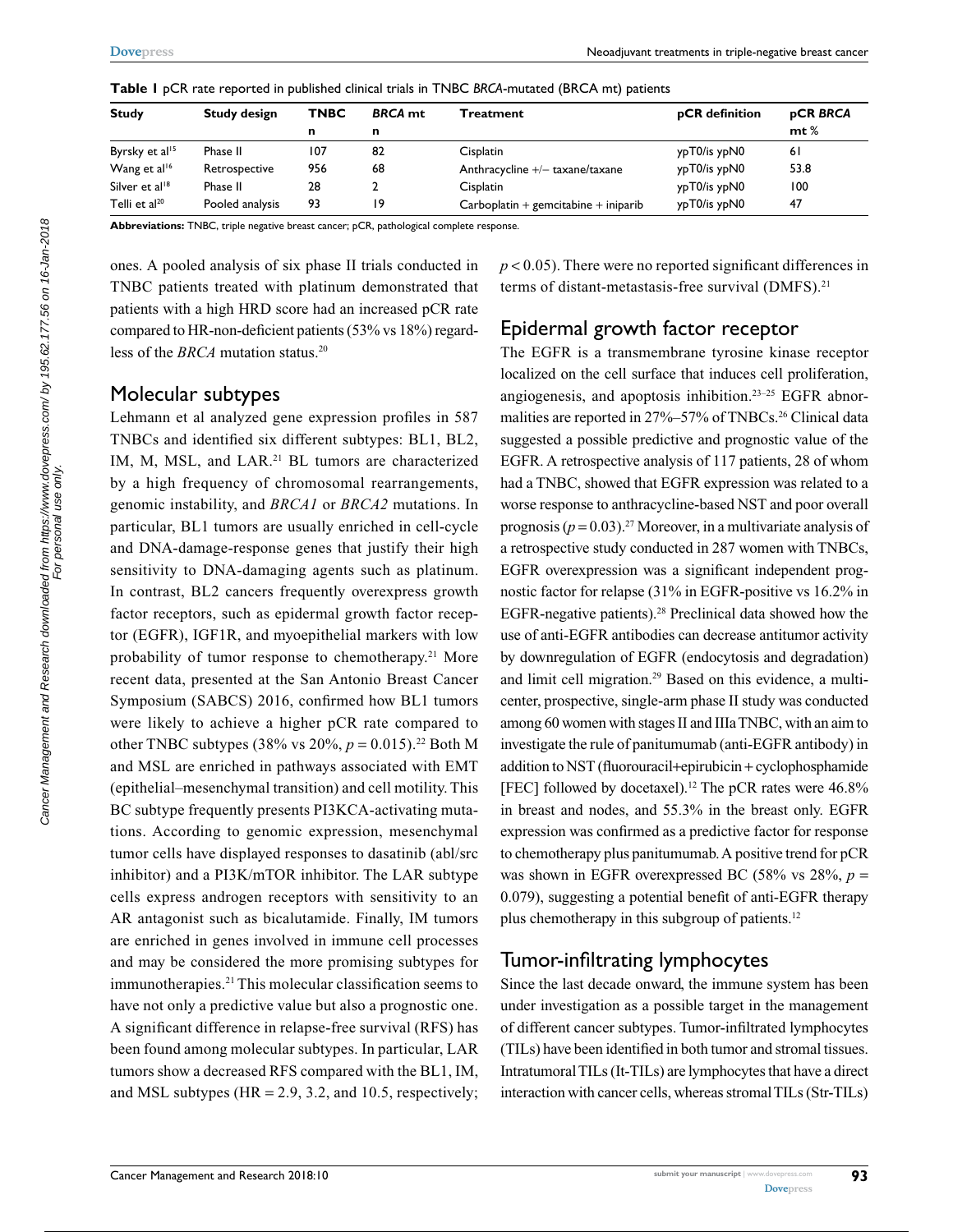are lymphocytes localized in the peripheral stromal area. Considering BC subtypes, TNBCs have the highest tumor TIL expression  $(-20\%)$  compared to other BC subtypes.<sup>30,31</sup> In particular, the IM subtype of TNBC is characterized by high presence of immune cells, antigen presentation, and activation of immune pathways.<sup>21</sup> Clinical data suggested a predictive role of TILs in terms of pCR in patients treated with NST, mainly with platinum regimens. $32-34$  A prospective evaluation of TILs in the GeparSixto trial found that lymphocyte-predominant (LP) BC, defined as tumors with lymphocytic infiltrate greater than 50%, were more likely to achieve pCR as compared to non-LP BCs (59.9% vs 33.8%;  $p < 0.001$ ).<sup>35</sup> The addition of carboplatin to anthracycline and taxane in LPBCs further increased the pCR rate up to 75%  $(p=0.002)$ <sup>35</sup>. The predictive role of TILs primarily suggested by some small retrospective data $36-39$  was confirmed by the large meta-analysis present at the SABCS 2016, where a total of 3,771 tumors from the clinical Gepar studies (Gepar-Duo, GeparTrio, GeparQuattro, GeparQuinto, GeparSixto, and GeparSepto) were evaluated for the presence of TIL.<sup>40</sup> These results suggest TILs are a strong predictive marker for response to NST in all BC subtypes.40 This predictive value was translated into a survival benefit in the TNBCs group. The presence of TILs in residual tumor disease after primary chemotherapy seems to be related to more favorable long-term outcomes as well.<sup>40</sup> Another retrospective cohort of 278 patients with TNBCs correlated TIL presence with a risk reduction of metastasis and death. The major prognostic relevance of TILs was found in patients with residual tumor >2 cm and/or node metastasis.<sup>33</sup> These authors hypothesized a possible use of TILs for selecting patients with high risk of relapse after NST. A comparison between TIL expression in the BC tissue before and after chemotherapy administration was also undertaken, showing that chemotherapy switches low-TIL tumors into high-TIL tumors.<sup>33</sup> Cytotoxic drugs are able to modify the tumor microenvironment, thus inducing cross-presentation of new peptide antigens, dendritic cell activation, and specific cytotoxic T cells.41–46 This evidence supports the idea that the efficacy of immunotherapy may be amplified by chemotherapy.<sup>33</sup> Based on these data, several neoadjuvant trials studying the addition of immunotherapy to chemotherapy in TNBC patients are ongoing.

Focusing on the subsets of TILs, there are two different functional components: cytotoxic CD8+ T cells and regulatory FOXP3+ T cells. CD8+ TILs lead to tumor cell death through linking foreign antigens on tumor cells. $47-49$  In contrast, FOXP3+ TILs, have a critical role in suppressing antitumor immunity. Miyashita et al published a retrospective

multicenter study which evaluated CD8+ TIL, FOXP3+ TIL, and CD8/FOXP3 ratios before and after NST in TNBC tissue.<sup>50,51</sup> The results showed that patients with high CD8+ TILs had a smaller residual tumor  $(\leq 2$  cm) than patients with low-TILs  $(p = 0.005)$ .<sup>52</sup> No association between residual tumor size and FOXP3+ TILs or the CD8/FOXP3 ratio was found. Both high CD8+ levels and higher CD8/FOXP3 ratio were associated with improved recurrence-free survival and breast-cancer-specific survival  $(p < 0.0001)$ .<sup>52</sup> These data have been confirmed in a large meta-analysis, where the absence of both CD8+ TILs and FOXP3+ TILs were associated with worse disease-free survival (DFS) and overall survival (OS).<sup>53</sup>

## PD-1/PD-L1

The programmed cell death protein 1 (PD-1) is expressed on the surface of T cells, and is an immune checkpoint that inhibits T-cell effector function within tissues. PD-1 has two ligands known as PD-L1 and PD-L2; in particular, PD-L1 expression is present in several tumor types. The ligand between PD-L1 and PD-1 on the surface of a lymphocyte blocks the immune response against cancer cells.<sup>54</sup> The presence of PD-L1 in the tumor microenvironment seems to indicate an adaptive immune resistance to endogenous antitumor activity.55 With regard to BC, PD-L1 expression has been found in 50% of all BC subtypes. Its expression was mainly associated with high histological grade and negative hormone receptors.<sup>56</sup> The first study to investigate PD-L1 expression (defined as cell-surface membrane staining >5%) conducted in BC found a higher PD-L1 expression in TNBCs as compared to non-TNBCs ( $p < 0.001$ ).<sup>57</sup> In a large study, PD-L1 expression was found to be positive in 64% of the cell membrane, 80% of cytoplasm, and in 93% of tumor stroma in TNBCs. In these cases, PD-L1 expression was related to better survival outcomes.<sup>58</sup> Despite this evidence, it is well known that PD-L1 is a dynamic marker that changes rapidly over time. The tumor microenvironment, as well as systemic cytotoxic treatment and radiation, influence the immune system thereby determining PD-L1 expression changes. Therefore, a biopsy at one time point may not accurately reflect the real tumor microenvironment. For this reason, tumor PD-L1 expression can be considered to only reflect an immune-active microenvironment with activated T cells in an immunocompetent host, and is not an appropriate predictive biomarker to select patients for immunotherapeutic treatment.59 Clinical data on the use of anti-PD-1 or anti-PD-L1 antibodies in different cancer subtypes showed how response is possible even in patients with low PD1/PD-L1 expression.<sup>60–64</sup>

**94**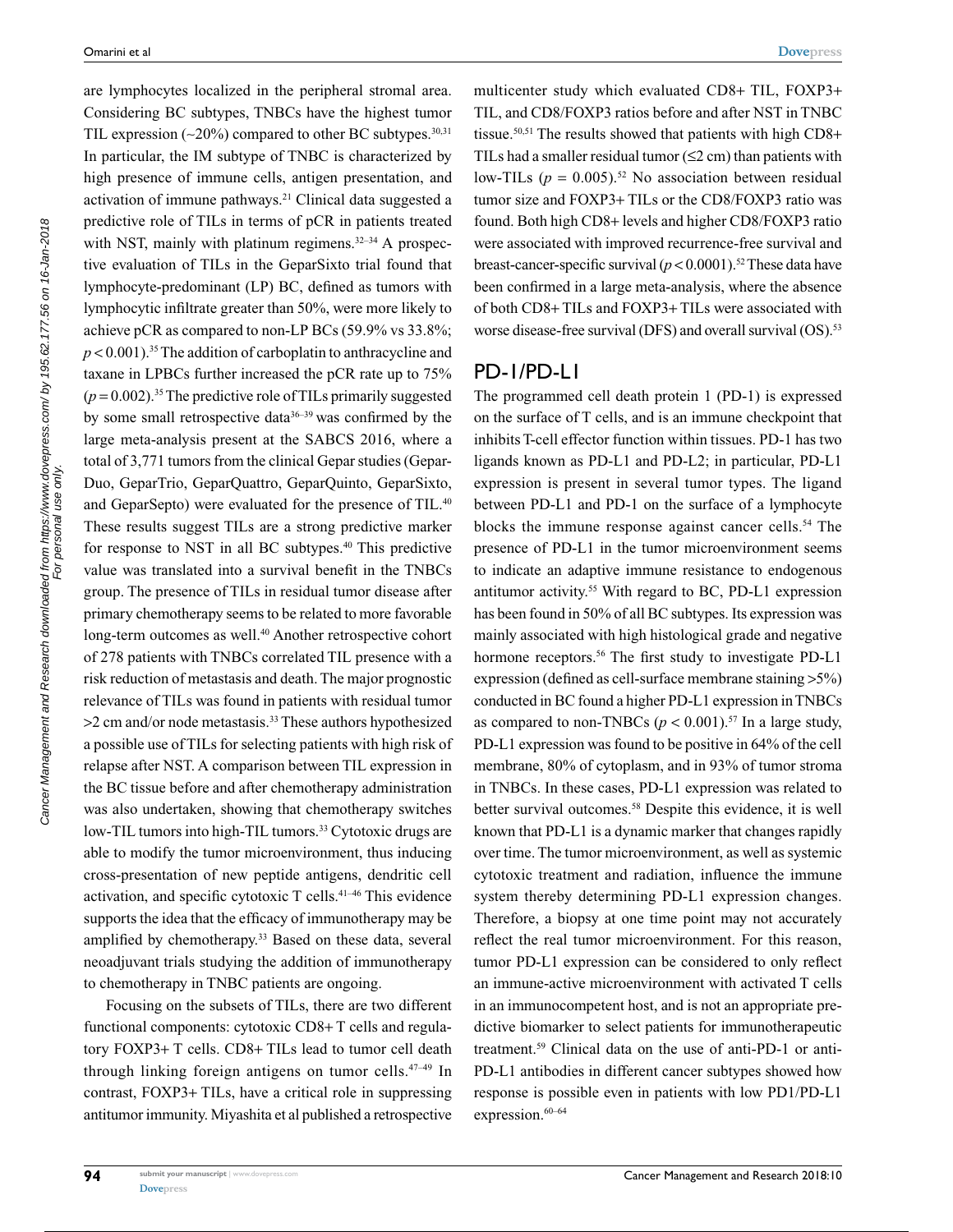#### Androgen receptor

The LAR TNBC is characterized by high androgen receptor (AR) and luminal cytokeratin expression.21 Overall, ARs are expressed in 12%–36% of TNBCs.<sup>65–68</sup> LAR BCs are usually associated with low grade and tumor size, mainly present in postmenopausal women.69 Significantly better DFS, RFS, and OS have been reported on comparing LAR to non-LAR TNBCs.<sup>21,70,71</sup> AR expression seems to be a predictive biomarker for tumor resistance to chemotherapy. When considering neoadjuvant anthracycline/taxane-based chemotherapy, LAR tumors have the lowest pCR rate  $(0\% 10\%$ ) as compared to other TNBCs.<sup>21,70,71</sup> On the other hand, AR expression could be considered a predictive marker for tumor response to antiandrogen therapies. Several preclinical studies demonstrated the sensitivity of the LAR cell line to antiandrogen medication.21 Xenograft studies with the use of bicalutamide or enzalutamide support the hypothesis that anti-androgen therapy may be useful for such tumors. $21,72$  In the metastatic setting, clinical evidence suggested the efficacy of these two drugs in terms of clinical benefit rate and progression-free survival (PFS) in patients with AR-positive BC.<sup>10,11</sup> A phase IIB study (NCT02689427) conducted in ARpositive TNBCs treated with enzalutamide plus placlitaxel in the neoadjuvant setting is currently ongoing.<sup>73</sup>

## Tumor suppressor gene p53

In the subgroups of TNBCs, BL tumors often overexpress genes that codify for proteins involved in cell-cycle and DNAdamage response. p53 is a tumor suppressor protein which plays a key role in apoptosis in response to DNA damage. The complex  $p53-p63$  inhibits the activity of Rab $7 - a$  protein involved in the degradation of EGFR which induces cell proliferation, angiogenesis, and inhibits apoptosis.74 Available evidence suggests a possible relationship between *p53* and *BRCA1*, with an increased frequency of *p53* mutations in *BRCA*-related tumors.3 *p53*-mutated tumors are characterized by aggressive tumor biology with poor differentiation, high tumor grade, and invasiveness.<sup>75,76</sup> p53 overexpression seems to be associated with a worse prognosis in terms of OS and DFS, but with higher chemotherapy sensitivity.<sup>75,77-80</sup> With regard to TNBC, many studies have demonstrated that  $p53$  is mutated in the majority (60%–88%) of these tumors.<sup>81</sup> The most frequent *p53* mutations in TNBC are missense mutations with single-amino-acid substitution.82 Bidard et al showed that a p53+/TNBC tumor treated with anthracyclines/ alkylating agents had a higher probability of achieving pCR compared to other  $p53+/BC$  subtypes ( $p < 0.001$ ).<sup>83</sup>

# Chemotherapy agents in the neoadjuvant setting

Cytotoxic chemotherapy is the backbone of TNBC treatment. In a large study evaluating the neoadjuvant setting, Liedtke et al evaluated the response to different neoadjuvant chemotherapy regimens in 1,118 patients with early-stage BC treated with different drugs.<sup>84</sup> In the subgroup of TNBC, the pCR rate was higher as compared to that among non-TNBC patients (22% vs  $11\%$ ;  $p = 0.034$ ), independent of chemotherapy regimens.84 Actually, the standard of care in the neoadjuvant setting for TNBC is sequential anthracycline–taxane-based chemotherapy.<sup>5</sup> The pCR rate of these regimens ranges from 28% to 36%.84–86 To increase the rate of response, different chemotherapeutic strategies have been tested (Table 2).

# Weekly nanoparticle-albumin-bound paclitaxel (nab-paclitaxel) instead of weekly paclitaxel

Available evidence suggests a possible clinical benefit in terms of tumor response due to the introduction of nab-paclitaxel instead of weekly paclitaxel. In the phase III GeparSepto study, pCR was reached in 48% of TNBC patients treated with weekly nab-paclitaxel  $150 \,\mathrm{mg/m^2}$  versus  $26\%$  of patients treated with weekly paclitaxel 80 mg/m<sup>2</sup> ( $p = 0.00027$ ).<sup>87</sup> Of note, the dose of nab-paclitaxel was reduced from 150 to 125 mg/m2 due to the higher incidence of severe sensory neuropathy, without affecting the treatment efficacy.87 A phase III trial (ETNA study) first presented at the the American Society of Clinical Oncology (ASCO) 2016 showed a higher rate of response in the nab-paclitaxel arm compared to the paclitaxel one (41.3% vs 35.5%; *p*-value not statistically significant).<sup>88</sup> Similar pCR rates have been reported by Kuwayama et al in a subgroup of TNBC patients treated with four cycles of weekly nab-paclitaxel 100 mg/m2 . 89 Moreover, early results from the WSG-ADAPT trial showed a possible advantage in terms of pCR by adding nab-paclitaxel, rather than gemcitabine, to carboplatin (44.5 vs 28.4,  $p = 0.004$ ).<sup>22</sup> Several clinical trials are currently further investigating the role of nab-paclitaxel in this setting.

# Addition of platinum agents

The hypothesis of an increased efficacy of platinum agents in TNBC is based on the fact that these tumors often show functional *BRCA1* alterations that increase the sensitivity to cross-linking agents.90 Clinical evidence suggests that the addition of platinum to standard chemotherapy increases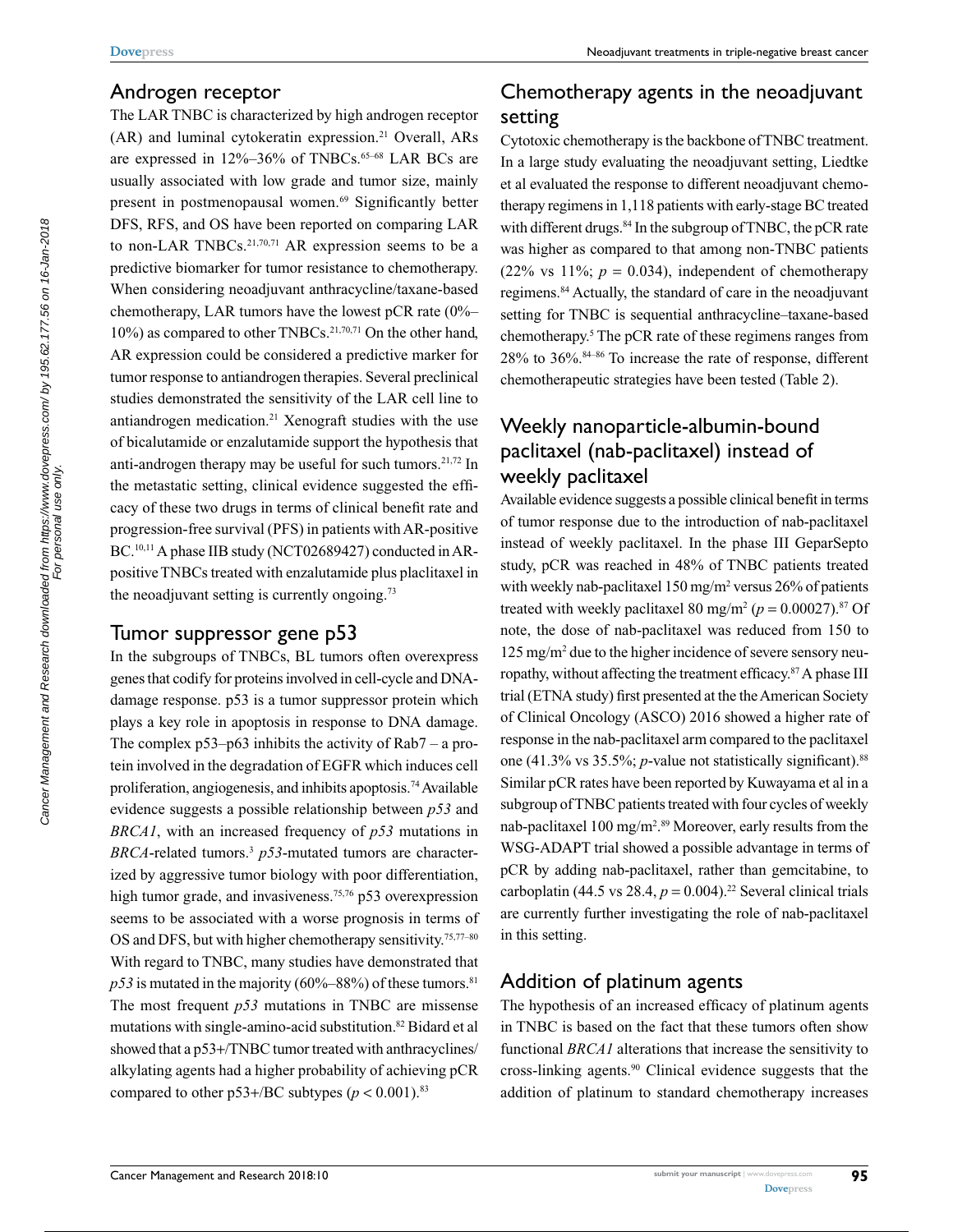|  |  |  |  | Table 2 pCR rate due to different chemotherapy regimens reported in published clinical trials in TNBC patients |  |  |  |  |  |  |  |
|--|--|--|--|----------------------------------------------------------------------------------------------------------------|--|--|--|--|--|--|--|
|--|--|--|--|----------------------------------------------------------------------------------------------------------------|--|--|--|--|--|--|--|

| <b>Study design</b><br><b>Study</b> |                 | TNBC <sub>n</sub> | Treatment                                                               | pCR definition | pCR% |  |
|-------------------------------------|-----------------|-------------------|-------------------------------------------------------------------------|----------------|------|--|
| Anthracycline/taxane                |                 |                   |                                                                         |                |      |  |
| Liedtke et al <sup>84</sup>         | Prospective     | 255               | $Taxane + anthracycline + cyclophosphamide + fluorouracil$              | ypT0/is ypN0   | 28   |  |
| von Minckwitz et al <sup>85</sup>   | Pooled analysis | 742               | Anthracycline + taxane                                                  | ypT0/is ypN0   | 34   |  |
| von Minckwitz et al <sup>86</sup>   | Pooled analysis | 911               | Anthracycline + taxane                                                  | ypT0/is ypN0   | 35.8 |  |
| Carboplatin                         |                 |                   |                                                                         |                |      |  |
| Sikov et al <sup>95</sup>           | Phase II        | 12                | Paclitaxel + carboplatin                                                | ypT0/is ypN0   | 67   |  |
| Chen et $al^{96}$                   | Phase II        | 17                | Paclitaxel + carboplatin                                                | ypT0/is ypN0   | 33.3 |  |
| Roy et al <sup>97</sup>             | Phase II        | 9                 | Docetaxel + carboplatin                                                 | ypT0 ypN0      | 44   |  |
| Chang et al <sup>98</sup>           | Phase II        | $\mathbf{H}$      | Docetaxel + carboplatin                                                 | ypT0/is ypN0   | 55   |  |
| Campos Gomez et al <sup>99</sup>    | Phase II        | 35                | Doxorubicin + cyclophosphamide $\rightarrow$ docetaxel +<br>carboplatin | ypT0/is ypN0   | 50   |  |
| Von Minckwitz et al <sup>100</sup>  | Phase III       | 158               | Paclitaxel + liposomal doxorubicin + bevacizumab +<br>carboplatin       | ypT0 ypN0      | 53.2 |  |
| Nab-paclitaxel                      |                 |                   |                                                                         |                |      |  |
| Untch et al <sup>87</sup>           | Phase III       | 139               | Nab-paclitaxel $\rightarrow$ epirubicin + cyclophosphamide              | ypT0 ypN0      | 48   |  |
| Gianni et al <sup>88</sup>          | Phase III       | 219               | Nab-paclitaxel + anthracycline (investigator choice)                    | ypT0/is ypN0   | 41.3 |  |
| Gluz et al <sup>22</sup>            | Phase II        | 61                | Nab-paclitaxel + carboplatin                                            | ypT0/is ypN0   | 49.2 |  |
| Kuwayama et al <sup>89</sup>        | Phase II        | 54                | Nab-paclitaxel + anthracycline + cyclophosphamide +<br>fluorouracil     | ypT0/is ypN0   | 30   |  |
| Eribulin                            |                 |                   |                                                                         |                |      |  |
| Kaklamani et al <sup>102</sup>      | Phase II        | 30                | Carboplatin + eribulin                                                  | ypT0/is ypN0   | 43   |  |

**Abbreviations:** TNBC, triple negative breast cancer; pCR, pathological complete response; Nab-paclitaxel, nanoparticle-albumin-bound paclitaxel.

the rate of tumor response, but this clinical advantage has not been clearly translated into a survival benefit. Platinumbased chemotherapy has been investigated in several studies, but the best platinum agent, the ideal combination, or the best sequence with other chemotherapy agents remains unknown. $91-93$  In particular, a retrospective study that compared docetaxel with cisplatin or carboplatin showed the superiority of cisplatin in terms of OS (hazard ratio [HR] 0.49,  $p = 0.007$ ) and PFS (HR 0.40,  $p = 0.018$ ) with a quite good tolerability profile.<sup>92</sup> This difference between the two platinum agents was not confirmed in another large pooled analysis.94 More consistent are the data on the increased response rate due to the addition of platinum to standard chemotherapy, mainly in anthracycline-free regimens.<sup>95-98</sup> The subgroup analysis of five clinical trials, conducted in TNBC patients treated with neoadjuvant platinum-containing therapies combined with taxanes, showed a pCR rate ranging from 33% to 67%.95–99 These data are in accordance with the results from the GeparSixto study, where the addition of carboplatin to anthracycline or taxane-based therapy improved the pCR from 36.9% to 53.2%.<sup>100</sup> A large meta-analysis (included six randomized controlled trials and 22 retrospective or prospective studies) strongly confirmed the advantage due to platinum addition in both the objective response rate (86.7%) and the pCR rate  $(48.4\%)$ .<sup>94</sup> Data presented at the ASCO 2017 further underline the advantage in tumor response in patients treated with carboplatin/docetaxel compared to taxane–anthracycline-based regimen.101 Data from the WSG-

ADAPT TN trial suggested that immune marker gene expression (CD8, PD1, and PFDL1) and high-proliferation markers (proliferation score, Prosigna Breast Cancer Prognostic Gene Signature Assay [PAM-50] risk-of-recurrence [ROR] score, MKI67, CDC20, NUF2, KIF2C, CENPF, EMP3, and TYMS) were positively associated with pCR in carbo-containing chemotherapy regimens.<sup>22</sup> In all of these reported studies, the addition of carboplatin increased hematological and non-hematological toxicity, with consequent frequent dose reduction. Nowadays, the increased toxicity and the lack of clear demonstrated long-term survival benefit due to platinum addition constitute reasons why platinum agents are not included in the standard of care for TNBC in the neoadjuvant setting. Despite this, the evidence that the pCR is strongly associated with OS in TNBC is an argument often used by the physicians to justify the addition of carboplatin to NST in clinical practice. Several phase III trials are ongoing and may provide more information on this topic.

## Eribulin in addition to carboplatin

Eribulin is a non-taxane microtubule inhibitor that causes irreversible cell-cycle blockade at the G2–M phase. Eribulin is approved in the management of metastatic BC after at least two treatment regimens with an anthracycline and a taxane, but its role in other settings is currently under investigation. A phase II clinical trial conducted in 30 TN early-stage BC patients investigated the response rate to 3-weekly carboplatin AUC 6 plus eribulin 1.4 mg/m<sup>2</sup> (days 1 and 8 every 21 days).<sup>102</sup> In

Cancer Management and Research downloaded from https://www.dovepress.com/ by 195.62.177.56 on 16-Jan-2018<br>For personal use only. Cancer Management and Research downloaded from https://www.dovepress.com/ by 195.62.177.56 on 16-Jan-2018 For personal use only.

**96**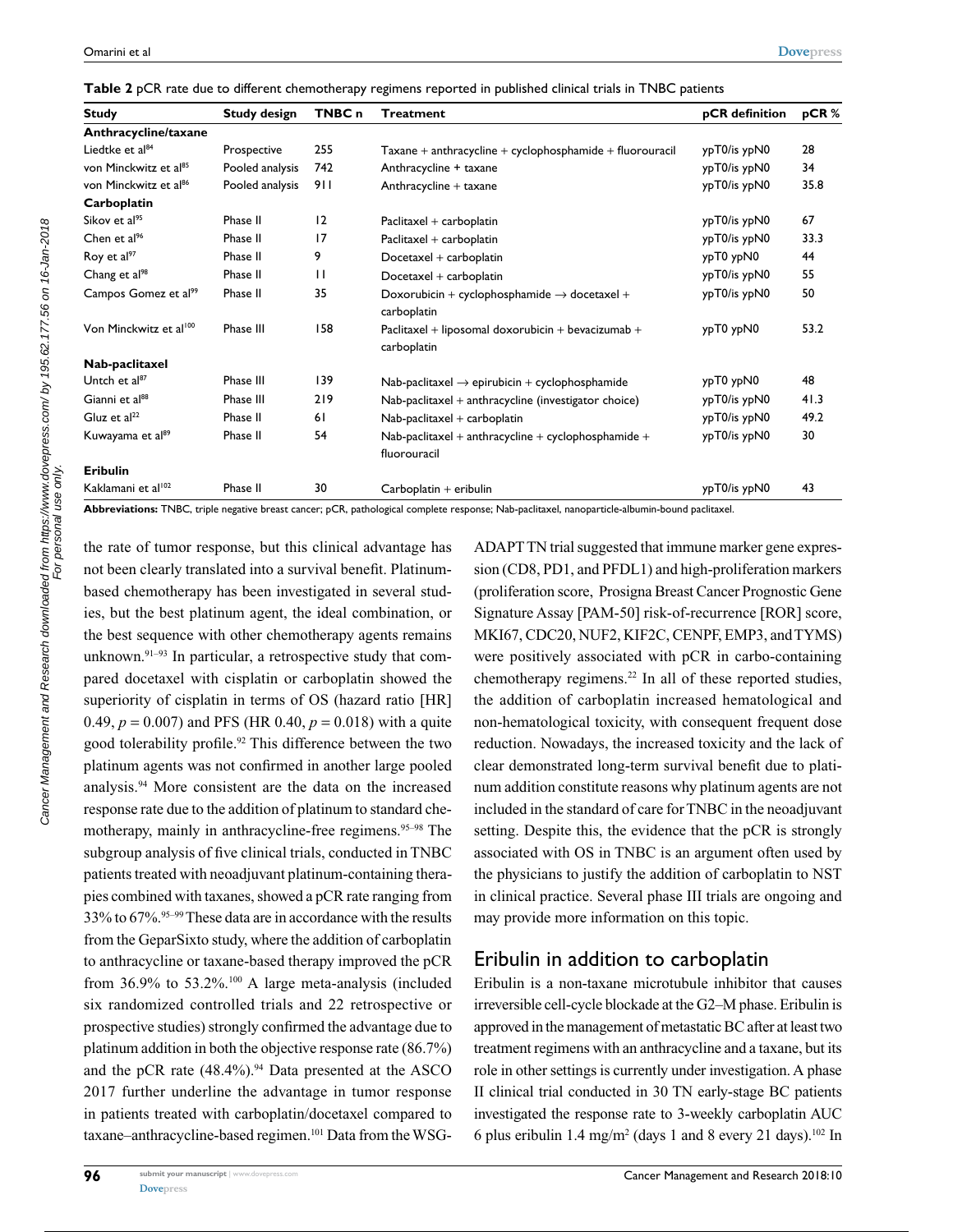total, 80% of enrolled patients had a clinical complete or partial response, and 43% achieved pCR.102 Moreover, another phase II international trial (NCT01372579) is ongoing with the aim to investigate the efficacy of a preoperative eribulin mesylate and carboplatin combination in stages I–III TNBCs.<sup>103</sup>

## Dose-dense chemotherapy

Dose-dense (DD) chemotherapy aims to achieve maximum tumor death by delivering therapeutic drugs over a shorter duration. The efficacy of DD systemic treatment was mainly investigated in the adjuvant setting. A recent meta-analysis including a total of eight phase III trials (17,188 randomized women) showed that patients treated with DD chemotherapy had better OS and DFS than those on the conventional schedule. In particular, statistically significant OS benefit was observed in patients with hormone-receptor-negative tumors (HR 0.8,  $p = 0.002$ ).<sup>104</sup> Data from the DD schedule in the neoadjuvant setting are less consistent.105 Published clinical trials included women treated with outdated regimens and/ or schedules; there are no data regarding the benefit of DD anthracycline–taxane-based primary chemotherapy. Conventionally, in clinical practice, results from DD adjuvant chemotherapy studies are applied in the neoadjuvant setting too.

# Targeted agents tested in neoadjuvant setting

Table 3 summarizes the main clinical trials where targeted agents have been evaluated in addition to NST.

# PARP-1 inhibitors

PARP-1 is an enzyme known to be involved in the baseexcision repair pathway, which plays a key role in the repair of single-stranded DNA breaks.106,107 During the last decade, drugs able to interfere with the DNA-damage-repair systems and to induce a synthetic lethality, named PARP inhibitors (such as iniparib, olaparib, and veliparib), have been developed. The main evidence is in the metastatic setting, where PARP inhibitors have been tested as single agents and in combination with chemotherapy.<sup>9,108</sup> The best results in terms of efficacy emerged from combination with cisplatin or carboplatin, as well as with topotecan and temozolamide, with response rates in BRCA-related BC of up to 73%.109–112 Considering the use of PARP inhibitors in the neoadjuvant setting, a single-arm phase II study showed efficacy in terms of pCR of gemcitabine combined with carboplatin and iniparib in TNBC.<sup>113</sup> In this study, the presence of HRD was associated with higher response rates, regardless of *BRCA 1/2* mutational status.<sup>113</sup> Results from the veliparib and carboplatin arm in the I-SPY-2 trial, a multicenter, adaptively randomized trial, reported 51% pCR in the experimental arm versus 26% in the standard regimen. Considering adverse events, hematological side effects were higher in the veliparib–carboplatin group than in the control arm.114 No difference in the pCR rate due to the addition of velaparib to carboplatin–paclitaxel, followed by doxorubicin plus cyclophosphamide, has been reported in a phase III study presented by the German Breast Group at the ASCO 2017.115 A phase II study of neoadjuvant talazoparib monotherapy in BRCA-associated BC is ongoing at the MD Anderson Cancer Center.116 Considering these preliminary controversial results, PARP inhibitors are still under investigation.

# Anti-angiogenic agents

Bevacizumab is a humanized monoclonal antibody that targets the main isoforms of circulating vascular endothelial

**Table 3** pCR rate TNBC patients treated with chemotherapy plus targeted agents

| <b>Study</b>                  | <b>Study design</b> | TNBC n | <b>Treatment</b>                                                                                                   | pCR definition | pCR% |
|-------------------------------|---------------------|--------|--------------------------------------------------------------------------------------------------------------------|----------------|------|
| <b>Bevacizumab</b>            |                     |        |                                                                                                                    |                |      |
| Gerber et al <sup>7</sup>     | Phase III           | 323    | Epirubicin + cyclophosphamide $\rightarrow$ docetaxel + bevacizumab                                                | ypT0 ypN0      | 39   |
| Earl et al <sup>121</sup>     | Phase III           | 119    | Bevacizumab + docetaxel $\rightarrow$ epirubicin + cyclophosphamide                                                | ypT0/is ypN0   | 45   |
| Sikov et al <sup>122</sup>    | Phase II            | 226    | Paclitaxel $\rightarrow$ doxorubicin + cyclophosphamide + bevacizumab                                              | ypT0/is*       | 59   |
| Guarneri et al <sup>124</sup> | Phase II            | 44     | Paclitaxel + carboplatin + bevacizumab                                                                             | ypT0/is ypN0   | 50   |
| Kim et al <sup>125</sup>      | Phase II            | 45     | $Carboplatin + docetaxel + bevacizumab$                                                                            | ypT0/is ypN0   | 42   |
| Nahleh et al <sup>126</sup>   | Phase II            | 32     | Nab-paclitaxel + bevacizumab $\rightarrow$ adriamycin + cyclophosphamide                                           | ypT0/is ypN0   | 59   |
| Mrózek et al <sup>127</sup>   | Phase II            | 12     | $Nab$ -paclitaxel + carboplatin + bevacizumab                                                                      | ypT0 ypN0      | 50   |
| <b>PARP-inhibitor</b>         |                     |        |                                                                                                                    |                |      |
| Telli et al <sup>113</sup>    | Phase II            | 80     | Gemcitabine + carboplatin + iniparib $\frac{1}{2}$                                                                 | ypT0/is ypN0   | 36   |
| Rugo et al <sup>114</sup>     | Phase II            | 54     | Velparib + carboplatin $\rightarrow$ doxorubicin + cyclophosphamide                                                | ypT0 ypN0      | 51   |
| Immunotherapy                 |                     |        |                                                                                                                    |                |      |
| Schmid et al <sup>128</sup>   | Phase IB            | 20     | Pembrolizumab + nab-paclitaxel $\rightarrow$ pembrolizumab + doxorubicin<br>$+$ cyclophosphamide $\pm$ carboplatin | ypT0/is ypN0   | 85   |
| Nanda et al <sup>129</sup>    | Phase II            | 21     | Paclitaxel + pembrolizumab $\rightarrow$ doxorubicin + cyclophosphamide                                            | ypT0/is ypN0   | 71   |
|                               |                     |        |                                                                                                                    |                |      |

Note: <sup>\*</sup>pCR in breast only; <sup>\$</sup>pCR rate in patients treated with six cycles of neoadjuvant treatment. **Abbreviations:** TNBC, triple negative breast cancer; pCR, pathological complete response.

**[Dovepress](www.dovepress.com)**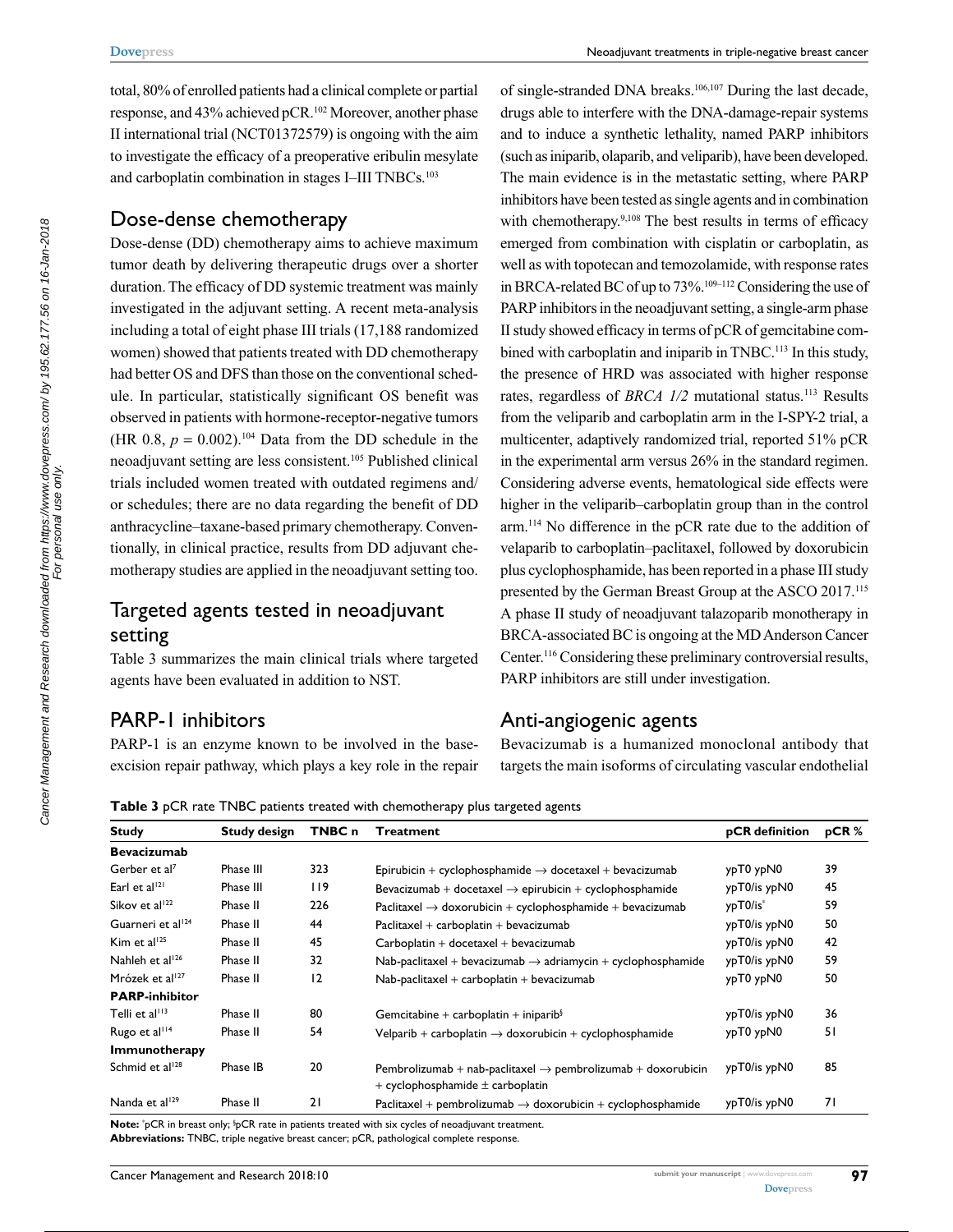Cancer Management and Research downloaded from https://www.dovepress.com/ by 195.62.177.56 on 16-Jan-2018<br>For personal use only. Cancer Management and Research downloaded from https://www.dovepress.com/ by 195.62.177.56 on 16-Jan-2018 For personal use only. growth factor (VEGF), resulting in the inhibition of angiogenesis, cell tumor growth, and cell survival.117 Bevacizumab use has been investigated in both advanced and early-stage BC treatments, showing an increased response rate – mainly, in TNBC patients.<sup>84,100,118–120</sup> When added to chemotherapy in preoperative treatment, the pCR rate ranges from 40% to 59% independent of the chemotherapy regimen administered. The phase III GeparQuinto trial included 663 TNBC patients treated with epirubicin and cyclophosphamide followed by docetaxel with or without bevacizumab, and showed a pCR rate of 39.3% in the bevacizumab arm versus 27.9% in the control arm  $(p = 0.021)$ .<sup>7</sup> The advantage in response rate due to the addition of bevacizumab has been demonstrated in two other large trials. The first one is the multicenter British phase III study (ARTemis), where 781 patients were randomized to receive bevacizumab or placebo plus docetaxel followed by cyclophosphamide, 5-fluorouracil, and epirubicine.<sup>121</sup> In the TNBC subgroup, bevacizumab provided an advantage in terms of pCR from  $34\%$  to  $49\%$ .<sup>121</sup> The second one – the CALGB 40603/Alliance trial, conducted in 443 patients with stages II and III TNBC – confirmed the increase of tumor response in the bevacizumab group, independent of the chemotherapy regimen administered.122,123 Similar response rates have been found in two phase II trials: the Ca.Pa.Be study, where 44 TNBC women were treated with a combination of paclitaxel, carboplatin, and bevacizumab, and the KCSG BR-0905 trial, where 45 women were treated with bevacizumab, docetaxel, and carboplatin.<sup>124,125</sup> The addition of bevacizumab to nab-paclitaxel was investigated in two phase II trials, showing an increase of response rate compared to bevacizumab plus paclitaxel or docetaxel.<sup>126,127</sup> In the first one, the SWOG S0800 trial, the combination of bevacizumab plus nab-paclitaxel, followed by DD doxorubicin and cyclophosphamide, increased the pCR rate up to 59% ( $p = 0.014$ ).<sup>126</sup> In the second one, 50% of TNBC patients treated with bevacizumab plus nab-paclitaxel and carboplatin achieved  $pCR$ <sup>127</sup> With regard to safety profile, patients treated with bevacizumab experienced an increased number of immediate and delayed postoperative complications as well as neutropenia and hypertension.121,122 Nowadays, the use of bevacizumab in the neoadjuvant setting is still controversial and not recommended, mainly due to the lack of survivalbenefit evidence.

#### Immunotherapy

The evidence that stimulating the immune cells might, therefore, be an option to increase response rates is the rationale for designing clinical trials with the addition of immunotherapy

in the neoadjuvant setting. Preliminary results from the KEYNOTE-173 presented at the ASCO 2017 (nab-paclitaxel ± carboplatin plus pembrolizumab, followed by cyclophosphamide and doxorubicin) suggested promising antitumor activity of pembrolizumab when combined with NST.128

The objective response rate before surgery was 100% in the pembrolizumab and carboplatin group versus 80% in the other experimental group (nab-paclitaxel + pembrolizumab); the pCR rate (yT0/Tis yN0) was 90% versus 60%, respectively.128 Similar results have been reported in the subgroup of patients treated with pembrolizumab in the I-SPY-2 trial.<sup>129</sup> Data presented at the ASCO 2017 were based on results observed in patients at high risk of relapse using upfront tumor profiling (including mammaPrint 70-gene signature test). Patients were treated with weekly paclitaxel for 12 weeks  $\pm$ pembrolizumab, followed by anthracyclines.129 In the TNBC women, an absolute increase in the estimated pCR rate of 40% was observed in the pembrolizumab arm (based on the estimated pCR rate of 60% with pembrolizumab plus standard therapy compared to 20% with standard NST alone).<sup>129</sup> Currently, two different strategies are under investigation to evaluate the real benefit of immunotherapy in early-stage TNBC: the addition of PD1/PD-L1 inhibitors to different NST regimens and the administration of PD1/PD-L1 inhibitors in the adjuvant setting in patients with residual BC disease after NST. In the first case, four studies are currently recruiting patients: the phase III NeoTRIPaPDL1 trial, a multicenter randomized study with patients treated with nab-paclitaxel plus carboplatin  $\pm$  atezolizumab;<sup>130</sup> the GeparNuevo trial, a phase II study of nab-paclitaxel  $\pm$  durvalumab followed by epirubicin plus cyclophosphamide; and two other studies with nab-paclitaxel plus atezolizumab or durvalumab.131–133 With regard to the second strategy, two big clinical trials are now ongoing, both conducted in high-risk TNBC patients with residual disease after NST, randomized to receive 1 year of adjuvant pembrolizumab or avelumab versus observation.<sup>134,135</sup> The results of all these studies are awaited with high interest.

#### **Conclusion**

According to current international guidelines, in early-stage TNBC, the timing of treatment (pre- vs postoperative) has no effect on long-term outcomes. All chemotherapy strategies used in adjuvant treatment may also be used preoperatively. If a primary chemotherapy treatment is used, it is recommended to deliver all planned treatment without unnecessary breaks, irrespective of the magnitude of tumor response.<sup>136,137</sup>

In our opinion, NST should be the first option in the case of operable TNBC, especially in locally advanced cases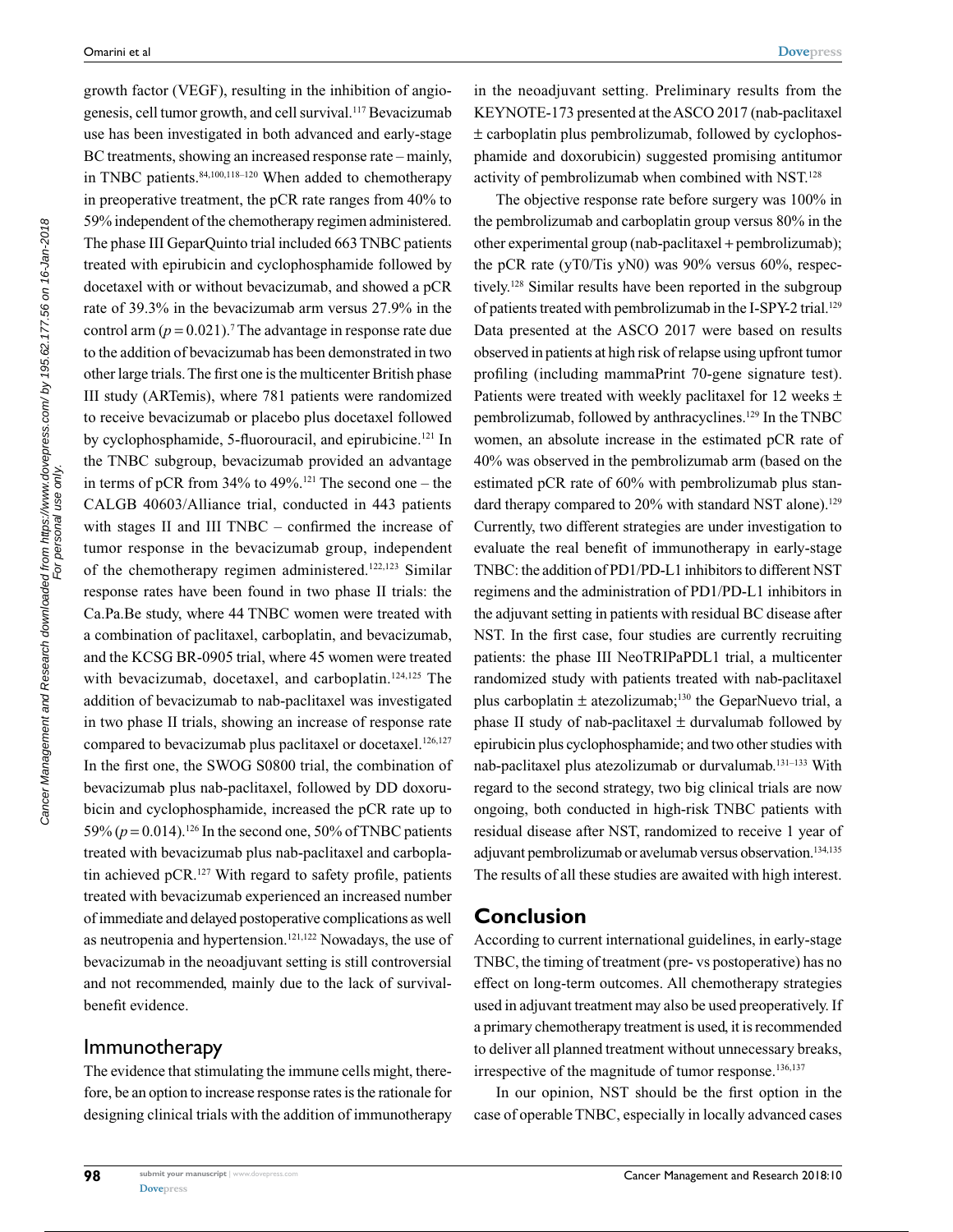(when mastectomy is required due to tumor size), as well as in high-grade and high-proliferation-rate tumors. Despite the progress in our understanding of TNBC, anthracycline– taxane-based chemotherapy remains the standard of care for NST in all TNBC subtypes. Platinum agents, as well as PARP-inhibitor agents, provide pCR advantage in different clinical trials, mainly in BRCA-defense tumors, without demonstrating an improvement in survival benefit. At present, there are no clear predictive biomarkers useful in clinical practice. The classification of TNBC using molecular profile showed how TNBCs are a heterogeneous group which explains the lack of survival benefit of experimental drugs tested in several clinical trials. All of the available evidence suggests the necessity of design biology-driven clinical trials wherein TNBC patients may be treated on the basis of tumor molecular profile.

# **Acknowledgment**

This research received no specific grant from any funding agency in the public, commercial, or not-for-profit sectors.

# **Disclosure**

The authors report no conflicts of interest in this work.

#### **References**

- 1. Esteller M. Epigenetics in cancer. *N Engl J Med.* 2008;358(11): 1148–1159.
- 2. Kennedy RD, Quinn JE, Johnston PG, Harkin DP. BRCA1: mechanisms of inactivation and implications for management of patients. *Lancet.* 2002;360(9338):1007–1014.
- 3. Birgisdottir V, Stefansson OA, Bodvarsdottir SK, Hilmarsdottir H, Jonasson JG, Eyfjord JE. Epigenetic silencing and deletion of the BRCA1 gene in sporadic breast cancer. *Breast Cancer Res.* 2006;8(4):R38.
- 4. Balmaña J, Díez O, Rubio IT, Cardoso F; ESMO Guidelines Working Group. BRCA in breast cancer: ESMO clinical practice guidelines. *Ann Oncol.* 2011;22 (Suppl 6):vi31–vi34.
- 5. Senkus E, Kyriakides S, Ohno S, et al; ESMO Guidelines Committee. Primary breast cancer: ESMO Clinical Practice Guidelines for diagnosis, treatment and follow-up. *Ann Oncol.* 2015;26(Suppl 5):v8–v30.
- 6. Huober J, von Minckwitz G, Denkert C, et al. Effect of neoadjuvant anthracycline-taxane-based chemotherapy in different biological breast cancer phenotypes: overall results from the GeparTrio study. *Breast Cancer Res Treat.* 2010;124(1):133–140.
- 7. Gerber B, Loibl S, Eidtmann H, et al; German Breast Group Investigators. Neoadjuvant bevacizumab and anthracycline-taxane-based chemotherapy in 678 triple-negative primary breast cancers; results from the geparquinto study (GBG 44). *Ann Oncol.* 2013;24(12):2978–2984.
- 8. Yardley DA, Shipley DL, Peacock NW, et al. Phase I/II trial of neoadjuvant sunitinib administered with weekly paclitaxel/carboplatin in patients with locally advanced triple-negative breast cancer. *Breast Cancer Res Treat.* 2015;152(3):557–567.
- 9. Tutt A, Robson M, Garber JE, et al. Oral poly(ADP-ribose) polymerase inhibitor olaparib in patients with BRCA1 or BRCA2 mutations and advanced breast cancer: a proof-of-concept trial. *Lancet.* 2010;376(9737):235–244.
- 10. Gucalp A, Tolaney S, Isakoff SJ, et al; Translational Breast Cancer Research Consortium (TBCRC 011). Phase II Trial of bicalutamide in patients with androgen receptor-positive, estrogen receptor-negative metastatic breast cancer. *Clin Cancer Res.* 2013;19(19):5505–5512.
- 11. Traina TA, Miller K, Yardley DA, et al*.* Results from a phase 2 study of enzalutamide (ENZA), an androgen receptor (AR) inhibitor, in advanced AR+ triple-negative breast cancer (TNBC). *J Clin Oncol.*  2015;33(Suppl 15):abstract 1003.
- 12. Nabholtz JM, Abrial C, Mouret-Reynier MA, et al. Multicentric neoadjuvant phase II study of panitumumab combined with an anthracycline/ taxane-based chemotherapy in operable triple-negative breast cancer: identification of biologically defined signatures predicting treatment impact. *Ann Oncol*. 2014;25(8):1570–1577.
- 13. Haffty BG, Yang Q, Reiss M, et al*.* Locoregional relapse and distant metastasis in conservatively managed triple negative early-stage breast cancer. *J Clin Oncol.* 2006;24(36):5652–5657.
- 14. D'Andrea AD, Grompe M. The Fanconi anaemia/BRCA pathway. *Nat Rev Cancer.* 2003;3(1):23–34.
- 15. Byrski T, Huzarski T, Dent R, et al. Pathologic complete response to neoadjuvant cisplatin in BRCA1-positive breast cancer patients. *Breast Cancer Res Treat.* 2014;147(2):401–405.
- 16. Wang C, Zhang J, Wang Y, et al. Prevalence of BRCA1 mutations and responses to neoadjuvant chemotherapy among BRCA1 carriers and non-carriers with triple-negative breast cancer. *Ann Oncol.* 2015;26(3):523–528.
- 17. Farmer H, McCabe N, Lord CJ, et al. Targeting the DNA repair defect in BRCA mutant cells as a therapeutic strategy. *Nature.* 2005;434(7035): 917–921.
- 18. Silver DP, Richardson AL, Eklund AC, et al. Efficacy of neoadjuvant Cisplatin in triple-negative breast cancer. *J Clin Oncol.* 2010;28(7): 1145–1153.
- 19. Chabalier C, Lamare C, Racca C, Privat M, Valette A, Larminat F. BRCA1 downregulation leads to premature inactivation of spindle checkpoint and confers paclitaxel resistance. *Cell Cycle.*  2006;5(9):1001–1007.
- 20. Telli ML, Timms KM, Reid J et al*.* Homologous recombination deficiency (HRD) as a predictive biomarkers of response to neoadjuvant platinum-based therapy in patients with triple negative breast cancer. *Cancer Res*. 2016;76(4 Suppl):P3-07-12.
- 21. Lehmann BD, Bauer JA, Chen X, et al. Identification of human triplenegative breast cancer subtypes and preclinical models for selection of targeted therapies. *J Clin Invest.* 2011;121(7):2750–2767.
- 22. Gluz O, Nitz U, Liedtke C, et al. Comparison of 12 weeks neoadjuvant Nab-paclitaxel combined with carboplatinum vs. gemcitabine in triplenegative breast cancer: WSG-ADAPT TN randomized phase II trial. *Cancer Res*. 2016;76(4 Suppl): Abstract nr S6-07.
- 23. Herbst RS. Review of epidermal growth factor receptor biology. *Int J Radiat Oncol Biol Phys.* 2004;59(2 Suppl):21–26.
- 24. Zhang H, Berezov A, Wang Q, et al. ErbB receptors: from oncogenes to targeted cancer therapies. *J Clin Invest.* 2007;117(8):2051–2058.
- 25. Siziopikou KP, Cobleigh M. The basal subtype of breast carcinomas may represent the group of breast tumors that could benefit from EGFR-targeted therapies. *Breast.* 2007;16(1):104–107.
- 26. Bidard FC, Conforti R, Boulet T, Michiels S, Delaloge S, André F. Does triple-negative phenotype accurately identify basal-like tumour? An immunohistochemical analysis based on 143 'triple-negative' breast cancers. *Ann Oncol.* 2007;18(7):1285–1286.
- 27. Nogi H, Kobayashi T, Suzuki M, et al. EGFR as paradoxical predictor of chemosensitivity and outcome among triple-negative breast cancer. *Oncol Rep.* 2009;21(2):413–417.
- 28. Liu D, He J, Yuan Z, et al. EGFR expression correlates with decreased disease-free survival in triple negative breast cancer: a retrospective analysis based on a tissue microarray. *Med Oncol.* 2012;29(2):401–405.
- 29. Ferraro DA, Gaborit N, Maron R, et al. Inhibition of triple-negative breast cancer models by combinations of antibodies to EGFR. *Proc Natl Acad Sci U S A.* 2013;110(5):1815–1820.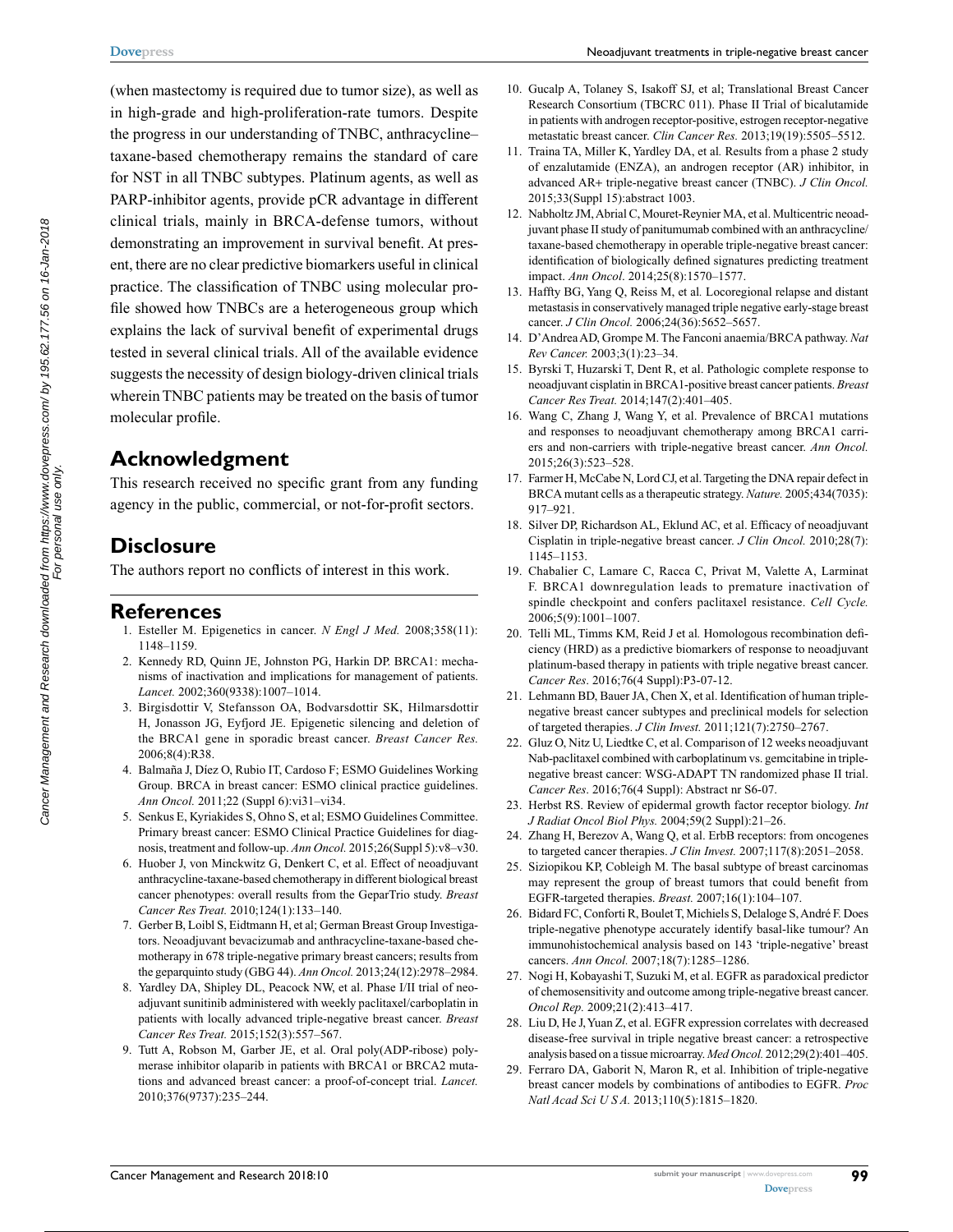- 30. Disis ML, Stanton SE. Triple-negative breast cancer: immune modulation as the new treatment paradigm. *Am Soc Clin Oncol Educ Book.*  2015:e25–e30.
- 31. García-Teijido P, Cabal ML, Fernández IP, Pérez YF. Tumor-infiltrating lymphocytes in triple negative breast cancer: the future of immune targeting. *Clin Med Insights Oncol.* 2016;10(Suppl 1):31–39.
- 32. Denkert C, Loibl S, Noske A, et al. Tumor-associated lymphocytes as an independent predictor of response to neoadjuvant chemotherapy in breast cancer. *J Clin Oncol.* 2010;28(1):105–113.
- 33. Dieci MV, Criscitiello C, Goubar A, et al. Prognostic value of tumorinfiltrating lymphocytes on residual disease after primary chemotherapy for triple-negative breast cancer: a retrospective multicenter study. *Ann Oncol.* 2014;25(3):611–618.
- 34. Vinayak S, Gray RJ, Adams S, et al. Association of increased tumor-infiltrating lymphocytes (TILs) with immunomodulatory (IM) triple-negative breast cancer (TNBC) subtype and response to neoadjuvant platinumbased therapy in PrECOG0105. *J Clin Oncol.* 2014;32(Suppl 15): abstract 1000.
- 35. Salgado R, Denkert C, Demaria S, et al; International TILs Working Group 2014. The evaluation of tumor-infiltrating lymphocytes (TILS) in breast cancer: Recommendations by an International TILS Working Group 2014. *Ann Oncol.* 2015;26(2):259–271.
- 36. Pruneri G, Vingiani A, Bagnardi V, et al*.* Clinical validity of tumorinfiltrating lymphocytes analysis in patients with triple-negative breast cancer. *Ann Oncol.* 2016;27(2):249–256.
- 37. Loi S, Michiels S, Salgado R, et al. Tumor infiltrating lymphocytes are prognostic in triple negative breast cancer and predictive for trastuzumab benefit in early breast cancer: results from the FinHER trial. *Ann Oncol.* 2014;25(8):1544–1550.
- 38. Adams S, Gray RJ, Demaria S, et al. Prognostic value of tumorinfiltrating lymphocytes in triple-negative breast cancers from two phase III randomized adjuvant breast cancer trials: ECOG 2197 and ECOG 1199. *J Clin Oncol.* 2014;32(27):2959–2966.
- 39. Cimino-Mathews A, Foote JB, Emens LA. Immune targeting in breast cancer. *Oncology (Williston Park).* 2015;29(5):375–385.
- 40. Denkert C, von Minckwitz G, Darb-Esfahani S, et al. Evaluation of tumor-infiltrating lymphocytes (TILs) as predictive and prognostic biomarker in different subtypes of breast cancer treated with neoadjuvant therapy – a metaanalysis of 3771 patients. *Cancer Res*. 2017; 77(4 Suppl):Abstract nr S1-09.
- 41. Zitvogel L, Apetoh L, Ghiringhelli F, André F, Tesniere A, Kroemer G. The anticancer immune response: indispensable for therapeutic success? *J Clin Invest.* 2008;118(6):1991–2001.
- 42. Roselli M, Cereda V, di Bari MG, et al. Effects of conventional therapeutic interventions on the number and function of regulatory T cells. *Oncoimmunology.* 2013;2(10):e27025.
- 43. Jäger D, Jäger E, Knuth A. Immune responses to tumour antigens: implications for antigen specific immunotherapy of cancer. *J Clin Pathol.* 2001;54(9):669–674.
- 44. Schreiber RD, Old LJ, Smyth MJ. Cancer immunoediting: integrating immunity's roles in cancer suppression and promotion. *Science.* 2011;331(6024):1565–1570.
- 45. Apetoh L*,* Ghiringhelli F, Tesniere A, et al. Toll-like receptor 4-dependent contribution of the immune system to anticancer chemotherapy and radiotherapy. *Nat Med.* 2007;13(9):1050–1059.
- 46. Andre F, Dieci MV, Dubsky P, et al. Molecular pathways: involvement of immune pathways in the therapeutic response and outcome in breast cancer. *Clin Cancer Res.* 2013;19(1):28–33.
- 47. Berke G. The binding and lysis of target cells by cytotoxic lymphocytes: molecular and cellular aspects. *Annu Rev Immunol.* 1994;12: 735–773.
- 48. Segal NH, Parsons DW, Peggs KS, et al*.* Epitope landscape in breast and colorectal cancer. *Cancer Res.* 2008;68(3):889–892.
- 49. Zitvogel L, Kepp O, Kroemer G. Immune parameters affecting the efficacy of chemotherapeutic regimens. *Nat Rev Clin Oncol.* 2011;8(3): 151–160.
- 50. Liyanage UK, Moore TT, Joo HG, et al*.* Prevalence of regulatory T cells is increased in peripheral blood and tumor microenvironment of patients with pancreas or breast adenocarcinoma. *J Immunol.* 2002;169(5):2756–2761.
- 51. Viguier M, Lemaître F, Verola O, et al. Foxp3 expressing CD4+CD25(high) regulatory T cells are overrepresented in human metastatic melanoma lymph nodes and inhibit the function of infiltrating T cells. *J Immunol.* 2004;173(2):1444–1453.
- 52. Miyashita M, Sasano H, Tamaki K, et al. Prognostic significance of tumor-infiltrating CD8+ and FOXP3+ lymphocytes in residual tumors and alterations in these parameters after neoadjuvant chemotherapy in triple-negative breast cancer: a retrospective multicenter study. *Breast Cancer Res.* 2015;17:124.
- 53. Ibrahim EM, Al-Foheidi ME, Al-Mansour MM, Kazkaz GA. The prognostic value of tumor-infiltrating lymphocytes in triple-negative breast cancer: a meta-analysis. *Breast Cancer Res Treat.* 2014;148(3):467–476.
- 54. Pardoll DM. The blockade of immune checkpoints in cancer immunotherapy. *Nat Rev Cancer.* 2012;12(4):252–264.
- 55. Wimberly H, Brown JR, Schalper K, et al. PD-L1 expression correlates with tumor-infiltrating lymphocytes and response to neoadjuvant chemotherapy in breast cancer. *Cancer Immunol Res.* 2015;3(4):326–332.
- 56. Ghebeh H, Mohammed S, Al-Omair A, et al. The B7-H1 (PD-L1) T lymphocyte-inhibitory molecule is expressed in breast cancer patients with infiltrating ductal carcinoma: correlation with important high-risk prognostic factors. *Neoplasia.* 2006;8(3):190–198.
- 57. Mittendorf EA, Philips AV, Meric-Bernstam F, et al. PD-L1 expression in triple-negative breast cancer. *Cancer Immunol Res*. 2014;2(4):361–370.
- 58. Beckers RK, Selinger CI, Vilain R, et al. Programmed death ligand 1 expression in triple-negative breast cancer is associated with tumourinfiltrating lymphocytes and improved outcome. *Histopathology.* 2016;69(1):25–34.
- 59. Meng X, Huang Z, Teng F, Xing L, Yu J. Predictive biomarkers in PD-1/PD-L1 checkpoint blockade immunotherapy. *Cancer Treat Rev.* 2015;41(10):868–876.
- 60. Robert C, Long GV, Brady B, et al. Nivolumab in previously untreated melanoma without BRAF mutation. *N Engl J Med.* 2015;372(4):320–330.
- 61. Brahmer J, Reckamp KL, Baas P, et al. Nivolumab versus docetaxel in advanced squamous-cell non-small-cell lung cancer. *N Engl J Med.* 2015;373(2):123–135.
- 62. Borghaei H, Paz-Ares L, Horn L, et al. Nivolumab versus docetaxel in advanced nonsquamous non-small-cell lung cancer. *N Engl J Med.* 2015;373(17):1627–1639.
- 63. Motzer RJ, Escudier B, McDermott DF, et al; CheckMate 025 Investigators. Nivolumab versus everolimus in advanced renal-cell carcinoma. *N Engl J Med.* 2015;373(19):1803–1813.
- 64. Ferris RL, Blumenschein G Jr, Fayette J, et al. Nivolumab for recurrent squamous-cell carcinoma of the head and neck. *N Engl J Med.* 2016;375(19):1856–1867.
- 65. Collins LC, Cole Ks, Marotti JD, Hu R, Schnitt SJ, Tamimi RM. Androgen receptor expression in breast cancer in relation to molecular phenotype: results from the Nurses' Health Study. *Mod Pathol.* 2011;24(7):924–931.
- 66. Mrklić I, Pogorelić Z, Capkun V, Tomić S. Expression of androgen receptors in triple negative breast carcinomas. *Acta Histochem.* 2013;115(4):344–348.
- 67. Thike AA, Yong-Zheng Chong L, Cheok PY, et al. Loss of androgen receptor expression predicts early recurrence in triple-negative and basal-like breast cancer. *Mod Pathol.* 2014;27(3):352–360.
- 68. Safarpour D, Pakneshan S, Tavassoli FA. Androgen receptor (AR) expression in 400 breast carcinomas: is routine AR assessment justified? *Am J Cancer Res.* 2014;4(4):353–368. eCollection 2014.
- 69. Agoff SN, Swanson PE, Linden H, Hawes SE, Lawton TJ. Androgen receptor expression in estrogen receptor–negative breast cancer. Immunohistochemical, clinical, and prognostic associations. *Am J Clin Pathol.* 2003;120(5):725–731.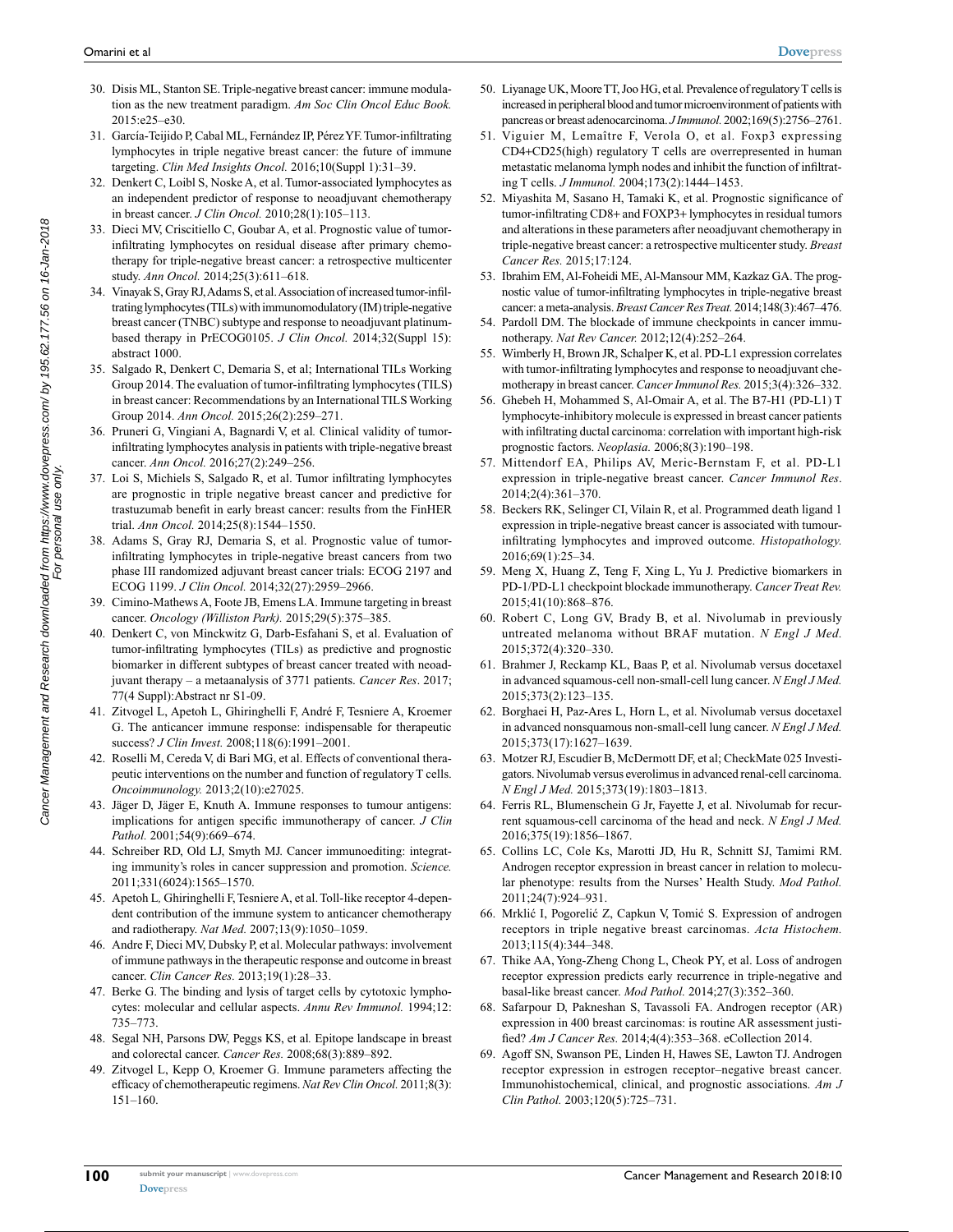- 70. Park S, Koo J, Park HS, et al*.* Expression of androgen receptors in primary breast cancer. *Ann Oncol.* 2010;21(3):488–492.
- 71. Masuda H, Baggerly KA, Wang Y, et al. Differential response to neoadjuvant chemotherapy among 7 triple-negative breast cancer molecular subtypes. *Clin Cancer Res.* 2013;19(19):5533–5540.
- 72. Cochrane DR, Bernales S, Jacobsen BM, et al*.* Role of the androgen receptor in breast cancer and preclinical analysis of enzalutamide. *Breast Cancer Res.* 2014;16(1):R7.
- 73. M. D. Anderson Cancer Center. Phase IIB neoadjuvant enzalutamide (ZT) plus taxol for androgen receptor (AR)-positive triple-negative breast cancer (AR+ TNBC). Available from: https://clinicaltrials.gov/ ct2/show/NCT02689427. NLM identifier: NCT02689427. Accessed December 8, 2017.
- 74. Ceresa BP, Bahr SJ. rab7 activity affects epidermal growth factor: epidermal growth factor receptor degradation by regulating endocytic trafficking from the late endosome. *J Biol Chem.* 2006;281(2):1099–1106.
- 75. Guarneri V, Barbieri E, Piacentini F, et al. Predictive and prognostic role of p53 according to tumor phenotype in breast cancer patients treated with preoperative chemotherapy: a single-institution analysis. *Int J Biol Markers.* 2010;25(2):104–111.
- 76. Yadav BS, Chanana P, Jhamb S. Biomarkers in triple negative breast cancer: a review. *World J Clin Oncol.* 2015;6(6):252–263.
- 77. Han JS, Cao D, Molberg KH, et al*.* Hormone receptor status rather than HER2 status is significantly associated with increased Ki-67 and p53 expression in triple-negative breast carcinomas, and high expression of Ki-67 but not p53 is significantly associated with axillary nodal metastasis in triple-negative and high-grade non-triple-negative breast carcinomas. *Am J Clin Pathol.* 2011;135(2):230–237.
- 78. Langerød A, Zhao H, Borgan Ø, et al. TP53 mutation status and gene expression profiles are powerful prognostic markers of breast cancer. *Breast Cancer Res.* 2007;9(3):R30.
- 79. Miller LD, Smeds J, George J, et al. An expression signature for p53 status in human breast cancer predicts mutation status, transcriptional effects, and patient survival. *Proc Natl Acad Sci U S A.* 2005;102(38): 13550–13555.
- 80. Biganzoli E, Coradini D, Ambrogi F, et al. p53 status identifies two subgroups of triple-negative breast cancers with distinct biological features. *Jpn J Clin Oncol.* 2011;41(2):172–179.
- 81. Turner N, Moretti E, Siclari O, et al. Targeting triple negative breast cancer: is p53 the answer? *Cancer Treat Rev.* 2013;39(5):541–550.
- 82. Walerych D, Napoli M, Collavin L, Del Sal G. The rebel angel: mutant p53 as the driving oncogene in breast cancer. *Carcinogenesis.* 2012;33(11):2007–2017.
- 83. Bidard FC, Matthieu MC, Chollet P, et al*.* p53 status and efficacy of primary anthracyclines/alkylating agent-based regimen according to breast cancer molecular classes. *Ann Oncol.* 2008;19(7):1261–1265.
- 84. Liedtke C, Mazouni C, Hess KR, et al*.* Response to neoadjuvant therapy and long-term survival in patients with triple-negative breast cancer. *J Clin Oncol.* 2008;26(8):1275–1281.
- 85. von Minckwitz G, Untch M, Nüesch E, et al. Impact of treatment characteristics on response of different breast cancer phenotypes: pooled analysis of the German neo-adjuvant chemotherapy trials. *Breast Cancer Res Treat.* 2011;125(1):145–156.
- 86. von Minckwitz G, Untch M, Blohmer JU, et al*.* Definition and impact of pathologic complete response on prognosis after neoadjuvant chemotherapy in various intrinsic breast cancer subtypes. *J Clin Oncol.* 2012;30(15):1796–1804.
- 87. Untch M, Jackisch C, Schneeweiss A, et al; German Breast Group (GBG); Arbeitsgemeinschaft Gynäkologische Onkologie—Breast (AGO-B) Investigators. Nab-paclitaxel versus solvent-based paclitaxel in neoadjuvant chemotherapy for early breast cancer (GeparSepto-GBG 69): a randomised, phase 3 trial. *Lancet Oncol.* 2016;17(3):345–356.
- 88. Gianni L, Mansutti M, Anton A, et al. ETNA (evaluating treatment with neoadjuvant abraxane) randomized phase III study comparing neoadjuvant nab-paclitaxel (nab-P) versus paclitaxel (P) both followed by anthracycline regimens in women with HER2-negative high-risk breast cancer: a MICHELANGO study. *J Clin Oncol.* 2016;34(Suppl 15):abstract 502.
- 89. Kuwayama T, Yamauchi H, Takano T, et al. Primary analysis of a randomized phase II, multicenter trial: neoadjuvant weekly nab-paclitaxel 100 mg/m<sup>2</sup> followed by  $FE_{100}C$  compared with docetaxel 75 mg/m<sup>2</sup> followed by  $FE_{100}C$  for early breast cancer in Japan. *J Clin Oncol.* 2015;33(Suppl 28):abstract 136.
- 90. Stefansson OA, Villanueva A, Vidal A, Martí L, Esteller M. BRCA1 epigenetic inactivation predicts sensitivity to platinumbased chemotherapy in breast and ovarian cancer. *Epigenetics.* 2012;7(11):1225–1229.
- 91. Chen XS, Yuan Y, Garfield DH, Wu JY, Huang O, Shen KW. Both carboplatin and bevacizumab improve pathological complete remission rate in neoadjuvant treatment of triple negative breast cancer: a meta-analysis. *PLoS One.* 2014;9(9):e108405.
- 92. Hurley J, Reis IM, Rodgers SE, et al. The use of neoadjuvant platinumbased chemotherapy in locally advanced breast cancer that is triple negative: retrospective analysis of 144 patients. *Breast Cancer Res Treat.* 2013;138(3):783–794.
- 93. von Minckwitz G, Martin M. Neoadjuvant treatments for triple-negative breast cancer (TNBC). *Ann Oncol.* 2012;23(Suppl 6):vi35–vi39.
- 94. Petrelli F, Coinu A, Borgonovo K, et al*.* The value of platinum agents as neoadjuvant chemotherapy in triple-negative breast cancers: a systematic review and meta-analysis. *Breast Cancer Res Treat.* 2014;144(2):223–232.
- 95. Sikov WM, Dizon DS, Strenger R, et al. Frequent pathologic complete responses in aggressive stages II to III breast cancers with every-4-week carboplatin and weekly paclitaxel with or without trastuzumab: a Brown University Oncology Group Study. *J Clin Oncol.* 2009;27(28):4693–4700.
- 96. Chen XS, Nie XQ, Chen CM, et al. Weekly paclitaxel plus carboplatin is an effective nonanthracycline-containing regimen as neoadjuvant chemotherapy for breast cancer. *Ann Oncol.* 2010;21(5):961–967.
- 97. Roy V, Pockaj BA, Allred JB, et al. A Phase II trial of docetaxel and carboplatin administered every 2 weeks as preoperative therapy for stage II or III breast cancer: NCCTG study N0338. *Am J Clin Oncol.* 2013;36(6):540–544.
- 98. Chang HR, Glaspy J, Allison MA, et al. Differential response of triple-negative breast cancer to a docetaxel and carboplatin-based neoadjuvant treatment. *Cancer.* 2010;116(18):4227–4237.
- 99. Campos Gomez S, Campos Gomez KA, Garcia Garces M, Morelos G, Hernandez Alvarez J. Neoadjuvant carboplatin and docetaxel in locally advanced triple negative breast cancer: a Hispanic trial. *J Clin Oncol*. 2016;34(Suppl 15):abstract e12554.
- 100. von Minckwitz G, Schneeweiss A, Loibl S, et al. Neoadjuvant carboplatin in patients with triple-negative and HER2-positive early breast cancer (GeparSixto; GBG 66): a randomised phase 2 trial. *Lancet Oncol.* 2014;15(7):747–756.
- 101. Enriquez D, Poma Nieto N, Fuentes HA, Guerra H, Ruiz Mendoza RE, Gomez HL. Improving pathological response in locally advanced triple negative breast cancer: comparison between CbD and AC-T regimens. *J Clin Oncol*. 2017;35(Suppl 15):abstract 585.
- 102. Kaklamani VG, Jeruss JS, Hughes E, et al. Phase II neoadjuvant clinical trial of carboplatin and eribulin in women with triple negative early-stage breast cancer (NCT01372579). *Breast Cancer Res Treat.* 2015;151(3):629–638.
- 103. Northwestern University. Carboplatin and eribulin mesylate in triple negative breast cancer patients. Avalaible from: https://clinicaltrials.gov/ct2/show/NCT01372579. NLM identifier: NCT01372579. Accessed June 1, 2011.
- 104. Petrelli F, Cabiddu M, Coinu A, et al. Adjuvant dose-dense chemotherapy in breast cancer: a systematic review and meta-analysis of randomized trials. *Breast Cancer Res Treat.* 2015;151(2):251–259.
- 105. Reinisch M, Ataseven B, Kümmel S. Neoadjuvant dose-dense and dose-intensified chemotherapy in breast cancer – review of the literature. *Breast Care (Basel).* 2016;11(1):13–20.
- 106. Hastak K, Alli E, Ford JM. Synergistic chemosensitivity of triplenegative breast cancer cell lines to poly(ADP-Ribose) polymerase inhibition, gemcitabine and cisplatin. *Cancer Res.* 2010;70(20): 7970–7980.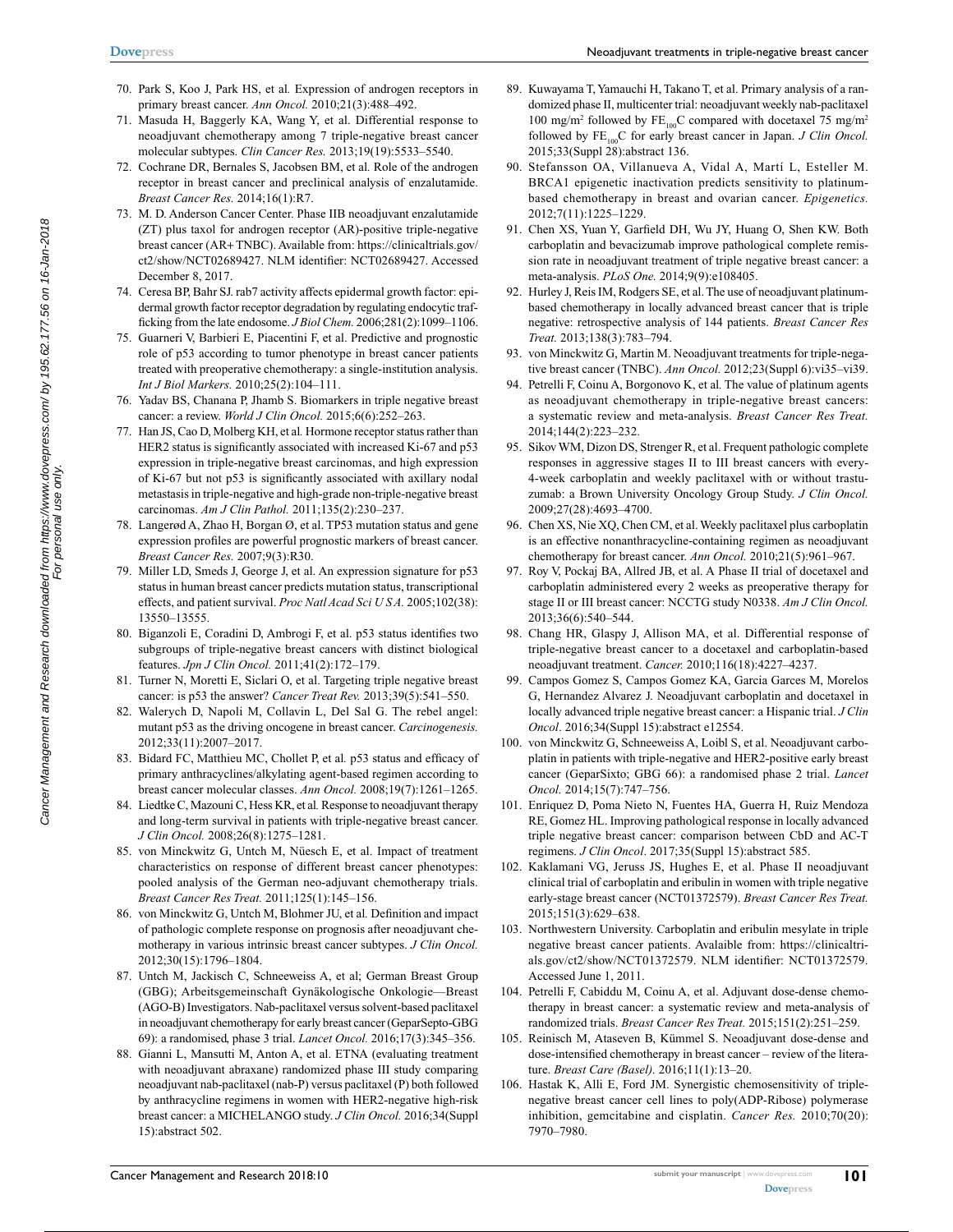- 107. Alli E, Sharma VB, Sunderesakumar P, Ford JM. Defective repair of oxidative dna damage in triple-negative breast cancer confers sensitivity to inhibition of Poly(ADP-ribose) polymerase. *Cancer Res.* 2009;69(8):3589–3596.
- 108. Gelmon KA, Tischkowitz M, Mackay H, et al. Olaparib in patients with recurrent high-grade serous or poorly differentiated ovarian carcinoma or triple-negative breast cancer: a phase 2, multicentre, open-label, non-randomised study. *Lancet Oncol.* 2011;12(9):852–861.
- 109. Balmaña J, Tung NM, Isakoff SJ, et al. Phase I trial of olaparib in combination with cisplatin for the treatment of patients with advanced breast, ovarian and other solid tumors. *Ann Oncol.* 2014;25(8):1656–1663.
- 110. Somlo G, Frankel PH, Luu TH, et al. Efficacy of the combination of ABT-888 (veliparib) and carboplatin in patients with BRCA-associated breast cancer. *J Clin Oncol.* 2013;31(Suppl 15):abstract 1024.
- 111. Pahuja S, Beumer JH, Appleman LJ, et al. A phase I study of veliparib (ABT-888) in combination with weekly carboplatin and paclitaxel in advanced solid malignancies and enriched for triple-negative breast cancer (TNBC). *J Clin Oncol.* 2015;33(Suppl 15):abstract 1015.
- 112. Kummar S, Chen A, Ji J, et al. Phase I study of PARP inhibitor ABT-888 in combination with topotecan in adults with refractory solid tumors and lymphomas. *Cancer Res.* 2011;71(17):5626–5634.
- 113. Telli ML, Jensen KC, Vinayak S, et al. Phase II study of gemcitabine, carboplatin, and iniparib as neoadjuvant therapy for triple-negative and BRCA1/2 mutation-associated breast cancer with assessment of a tumor-based measure of genomic instability: PrECOG 0105. *J Clin Oncol.* 2015;33(17):1895–1901.
- 114. Rugo HS, Olapade O, DeMichele A, et al. Veliparib/carboplatin plus standard neoadjuvant therapy for high-risk breast cancer: first efficacy results from the I-SPY 2 TRIAL. *Cancer Res*. 2013;73(24 Suppl):Abstract nr S5-02.
- 115. Geyer CE, O'Shaughnessy J, Untch M, et al. Phase 3 study evaluating efficacy and safety of veliparib (V) plus carboplatin (Cb) or Cb in combination with standard neoadjuvant chemotherapy (NAC) in patients (pts) with early stage triple-negative breast cancer (TNBC). *J Clin Oncol*. 2017;35(Suppl 15):abstract 520.
- 116. M.D. Anderson Cancer Center. Neoadjuvant talazoparib for patients with a BRCA deleterious mutation. Available from: https://clinicaltrials.gov/ct2/show/NCT02282345. NLM Identifier: NCT02282345. Accessed October 30, 2014.
- 117. Greenberg S, Rugo HS. Triple-negative breast cancer: role of antiangiogenic agents. *Cancer J.* 2010;16(1):33–38.
- 118. von Minckwitz G, Eidtmann H, Rezai M, et al; German Breast Group; Arbeitsgemeinschaft Gynäkologische Onkologie–Breast Study Groups*.* Neoadjuvant chemotherapy and bevacizumab for HER2 negative breast cancer. *N Engl J Med.* 2012;366(4):299–309.
- 119. Thomssen C, Pierga JY, Pritchard KI, et al. First-line bevacizumabcontaining therapy for triple-negative breast cancer: analysis of 585 patients treated in the ATHENA study. *Oncology.* 2012;82(4): 218–227.
- 120. O'Shaughnessy J, Romieu G, Diéras V, Byrtek M, Duenne A-A, Miles D*.* Meta-analysis of patients with triple-negative breast cancer (TNBC) from three randomized trials of first-line bevacizumab (BV) and chemotherapy treatment for metastatic breast cancer (MBC). *Cancer Res*. 2010;70(24 Suppl):P6-12-03.
- 121. Earl HM, Hiller L, Dunn JA, et al; ARTemis Investigators. Efficacy of neoadjuvant bevacizumab added to docetaxel followed by fluorouracil, epirubicin, and cyclophosphamide, for women with HER2-negative early breast cancer (ARTemis): an open-label, randomised, phase 3 trial. *Lancet Oncol.* 2015;16(6):656–666.
- 122. Sikov WM, Berry DA, Perou CM, et al. Impact of the addition of carboplatin and/or bevacizumab to neoadjuvant once-per-week paclitaxel followed by dose-dense doxorubicin and cyclophosphamide on pathologic complete response rates in stage II to III triple-negative breast cancer: CALGB 40603 (Alliance). *J Clin Oncol.* 2015;33(1): 13–21.
- 123. Golshan M, Cirrincione CT, Carey LA, et al. Impact of neoadjuvant therapy on breast conservation rates in triple-negative and HER2 positive breast cancer: combined results of CALGB 40603 and 40601 (Alliance). *J Clin Oncol.* 2015;33(Suppl 15):abstract 1007.
- 124. Guarneri V, Dieci MV, Bisagni G, et al*.* Preoperative carboplatinpaclitaxel-bevacizumab in triple-negative breast cancer: final results of the phase II Ca.Pa.Be study. *Ann Surg Oncol.* 2015;22(9):2881–2887.
- 125. Kim HR, Jung KH, Im SA, et al. Multicentre phase II trial of bevacizumab combined with docetaxel-carboplatin for the neoadjuvant treatment of triple-negative breast cancer (KCSG BR-0905). *Ann Oncol.* 2013;24(6):1485–1490.
- 126. Nahleh ZA, Barlow WE, Hayes DF, et al. SWOG S0800 (NCI CDR0000636131): addition of bevacizumab to neoadjuvant nabpaclitaxel with dose-dense doxorubicin and cyclophosphamide improves pathologic complete response (pCR) rates in inflammatory or locally advanced breast cancer. *Breast Cancer Res Treat.* 2016;158(3):485–495.
- 127. Mrózek E, Layman R, Ramaswamy B, et al*.* Phase II trial of neoadjuvant weekly nanoparticle albumin-bound paclitaxel, carboplatin, and biweekly bevacizumab therapy in women with clinical stage II or III HER2-negative breast cancer. *Clin Breast Cancer.* 2014;14(4):228–234.
- 128. Schmid P, Park YH, Muñoz-Couselo E, et al. Pembrolizumab (pembro) + chemotherapy (chemo) as neoadjuvant treatment for triple negative breast cancer (TNBC): preliminary results from KEYNOTE-173. *J Clin Oncol*. 2017;35(Suppl 15):abstract 556.
- 129. Nanda R, Liu MC, Yau C, et al. Pembrolizumab plus standard neoadjuvant therapy for high-risk breast cancer (BC): results from I-SPY 2. *J Clin Oncol*. 2017;35(Suppl 15):abstract 506.
- 130. Fondazione Michelangelo. Neoadjuvant therapy in TRIPle negative breast cancer with antiPDL1 (NeoTRIPaPDL1). Available from: https://clinicaltrials.gov/ct2/show/NCT02620280. NLM Identifier: NCT02620280. Accessed November 3, 2015.
- 131. M.D. Anderson Cancer Center. Triple-negative first-line study: neoadjuvant trial of nab-paclitaxel and MPDL3280A, a Pdl-1 inhibitor in patients with triple negative breast cancer. Avalaible from: https://clinicaltrials.gov/ct2/show/NCT02530489. NLM Identifier: NCT02530489. Accessed August 19, 2015.
- 132. Yale University. Neoadjuvant MEDI4736 concomitant with weekly nabpaclitaxel and dose-dense AC for stage I–III triple negative breast cancer. Available from: https://clinicaltrials.gov/ct2/show/NCT02489448. NLM Identifier: NCT02489448. Accessed July 1, 2015.
- 133. Merck Sharp & Dohme Corp. Safety and efficacy study of pembrolizumab (MK-3475) in combination with chemotherapy as neoadjuvant treatment for participants with triple negative breast cancer (TNBC) (MK-3475-173/KEYNOTE 173). Available from: https://clinicaltrials. gov/show/NCT02622074. NLM Identifier: NCT02622074. Accessed December 2, 2015.
- 134. National Cancer Institute (NCI). Pembrolizumab in treating patients with triple-negative breast cancer. Available from: https://clinicaltrials.gov/ct2/show/NCT02954874. NLM Identifier: NCT02954874. Accessed November 3, 2016.
- 135. Pierfranco Conte, Istituto Oncologico Veneto IRCCS. Adjuvant treatment for high-risk triple negative breast cancer patients with the anti-PD-l1 antibody avelumab (A-Brave). Available from: https://clinicaltrials.gov/ct2/show/NCT02926196. NLM Identifier: NCT02926196. Accessed October 5, 2016.
- 136. Senkus E, Kyriakides S, Ohno S, et al; ESMO Guidelines Committee. Primary breast cancer: ESMO Clinical Practice Guidelines for diagnosis, treatment and follow-up. *Ann Oncol*. 2015;26(Suppl 5):v8–v30.
- 137. Denduluri N, Somerfield MR, Eisen A, et al. Selection of optimal adjuvant chemotherapy regimens for human epidermal growth factor receptor 2 (HER2) – negative and adjuvant targeted therapy for HER2 positive breast cancers: an American Society of Clinical Oncology Guideline Adaptation of the Cancer Care Ontario Clinical Practice Guideline. *J Clin Oncol*. 2016;34(20):2416–2427.